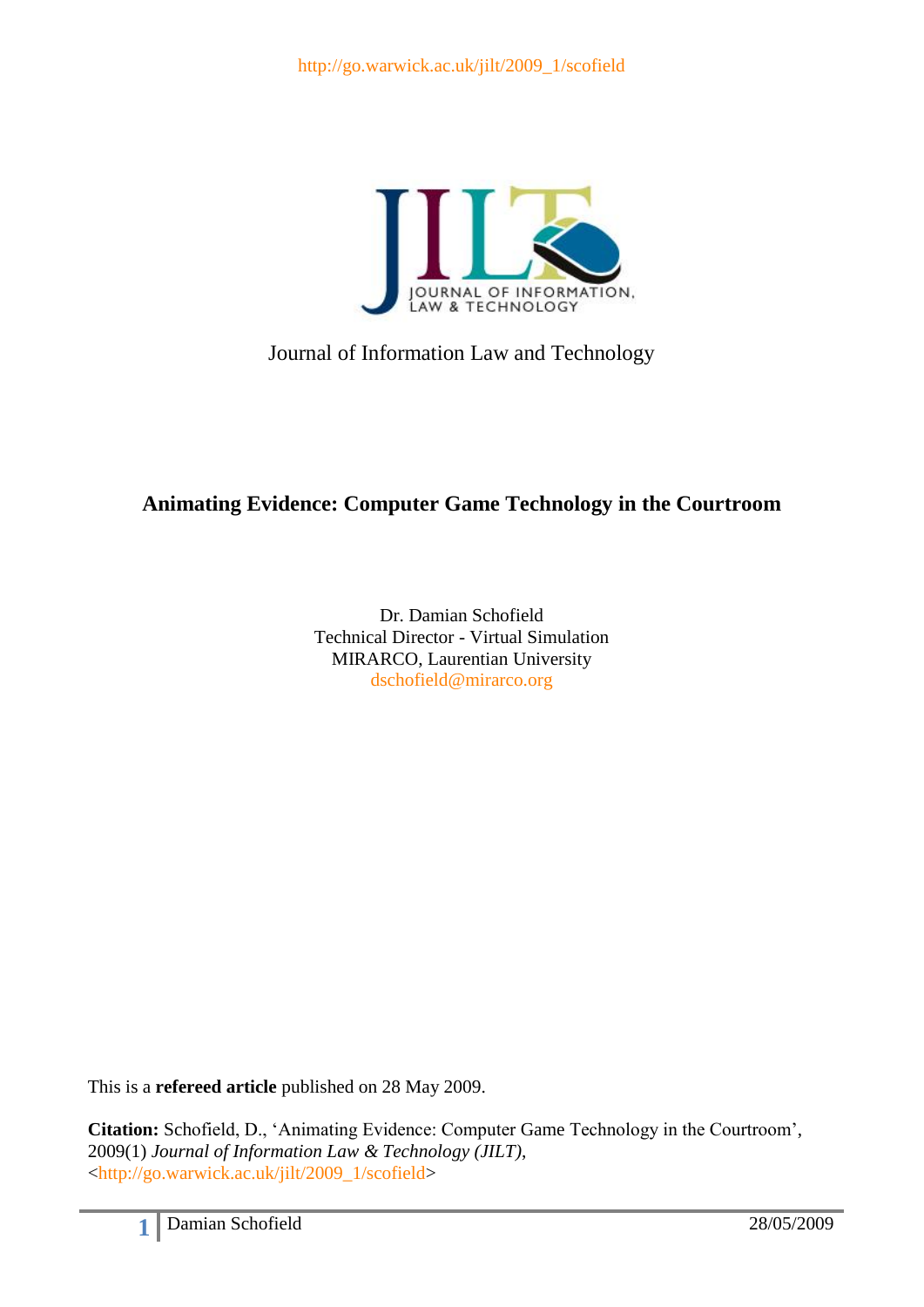# **Abstract**

Courtroom environments, which have been one of the last bastions of the oral tradition, are slowly morphing into cinematic display environments (Heintz, 2002). The persuasive oral rhetoric of lawyers is increasingly being replaced by compelling visual media displays presenting a range of digital evidence in a convincing and credible manner (Lederer, 2004; Schofield, 2007).

There are a number of fundamental implications inherent in the shift from oral to visual mediation and a number of facets of this modern evidence presentation technology need to be investigated and analysed. This paper describes a range of examples of where evidence has been presented in courtrooms using digital media (particularly forensic animation and virtual reconstruction technology). The paper then examines aspects of the visual courtroom evidence presented and discusses some of the benefits and potential problems of implementing this technology<sup>1</sup>.

# **Keywords**

Forensic Science, Evidence Presentation, Digital Evidence, Forensic Animation, Reconstruction, Simulation, Computer Graphics

### **1. Introduction**

Inevitably the future will be increasingly digital. The continuing digital revolution has had an enormous impact on the way forensic evidence is collected, analysed and interpreted and has even led to the defining of new types of digital evidence (for example, digital imagery and video, hard drives and digital storage devices). Much of this digital media will end up needing to be admitted into courtrooms as evidence. In most jurisdictions around the world technology can be slow to become legally accepted. It is fair to say that, in general, legislation for the admissibility of digital media usually lags behind the technological development (Schofield and Goodwin, 2007).

In a modern courtroom, the presentation of forensic evidence by an expert witness can bring about the need for arduous descriptions by lawyers and experts to get across the specifics of complicated scientific, spatial and temporal data. These technological advances have also meant that experts have had to develop new ways to present such complex evidence in court. Digital visual evidence presentation systems (including digital displays, computer-generated graphical presentations and three-dimension simulations) have already been used in many jurisdictions. These visual tools can be used to present evidence and illustrate hypotheses based on scientific data, or they may be used to depict the perception of a witness, such as what may have occurred (seen from a specific viewpoint) during a particular incident. Digital reconstruction technology may also be applied in a courtroom to explore and illustrate 'what if' scenarios and questions, testing competing hypotheses and possibly exposing any inconsistencies and discrepancies within the evidence (Burton et al, 2005).

It is important to realise that the use of such computer-generated presentations in a courtroom is only the current manifestation of evidence illustration and visualisation in a long history of

1

<sup>1</sup> The author acted as an expert witness in all the cases discussed, responsible for the preparation of the virtual reconstructions described in this paper. Most of the work was undertaken through the author's own company in the UK, Aims Solutions Ltd. [<www.aims-solutions.co.uk>](http://www.aims-solutions.co.uk/).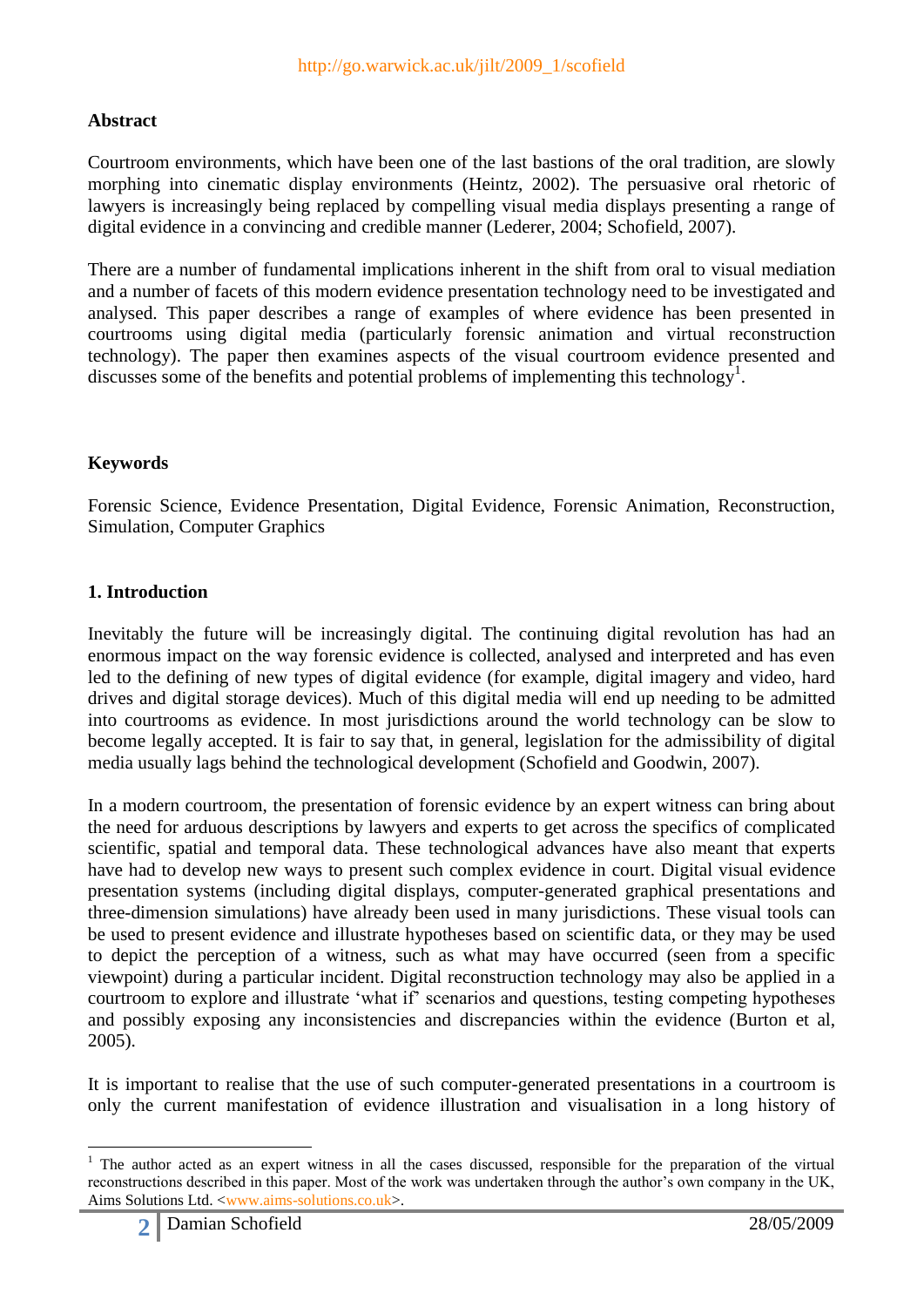evidential graphics used in litigation (Schofield and Goodwin, 2007). However, computer animations and interactive virtual simulations are unparalleled in their capabilities for presenting complex evidence. The use of such enabling visualisation technology can affect the manner in which evidence is assimilated and correlated by the viewer; in many instances, it can potentially help make the evidence more relevant and easier to understand (Tufte, 1985; Burton et al, 2005; Mervis, 1999).

At this point, it is perhaps worth defining and describing the technologies under discussion in this paper. Over the past ten years, visual evidence displays and digital courtroom presentation systems have developed to cover a wide variety of technologies (O'Flaherty, 1996; Schofield and Goodwin, 2007). This paper focuses on the evidential use of computer-generated imagery, particularly computer graphics.

Computer graphics in this context refers to a suite of software applications that can be used to produce outputs such as rendered images and animations<sup>2</sup>. Computer graphics systems can utilise numerical three-dimensional models of real world objects to create artificial virtual environments. Based on scene survey data, objects such as equipment, vehicles, human figures, environment details, landscape features and other relevant evidence items can be accurately positioned and precisely scaled within the artificial three-dimensional environment. The scene objects can then be texture mapped with relevant photographic images to produce a credible lifelike appearance (Watt, 1999; Foley et al, 1995).

Computer technology can be employed to build an animation from one these virtual environments, this is usually rendered frame-by-frame (as a series of still images). These frames, when played back in quick succession, create an experience of space, motion and time. Popular cultural examples of this technique include animated films and movies such as Shrek by Dreamworks Animation [<http://www.imdb.com/title/tt0126029>](http://www.imdb.com/title/tt0126029) and Beowulf by Imagemovers  $\langle \frac{http://www.indb.com/title/tt0442933}{>}^3$ . In a courtroom context the term often used to describe evidence presented in this format is *forensic animation*.

Virtual reality involves interactive, real-time, three-dimensional graphical environments that respond to user input and action, such as moving around in the virtual world or operating virtual equipment. An important aspect of such a virtual reality system is its underlying processes, simulations, behaviour and reactions, and the way a user can interact with objects within the virtual world. A virtual reality user could, for example, sit in a virtual vehicle and drive it. Popular cultural examples of this technique include modern three-dimensional computer games such as Unreal Tournament 3 [<http://www.epicgames.com>](http://www.epicgames.com/) and Grand Theft Auto: San Andreas [<http://www.rockstargames.com>](http://www.rockstargames.com/) 4 . In a courtroom context the term often used to describe evidence presented in this format is *virtual simulation* or *virtual reconstruction*<sup>5</sup> .

<sup>&</sup>lt;u>.</u>  $2$  Rendering is the process of generating a digital image from a virtual digital model, by means of computer software. The term may be thought of by analogy with an 'artist's rendering' of a scene.

<sup>&</sup>lt;sup>3</sup> The two films mentioned demonstrate two distinct animations styles. The first, Shrek, relies on a cartoon-like, abstract approach to present its narrative. The second, Beowulf, relies on a more realistic representational form. A number of researchers have published on an interesting observable fact relating to the realism in animated imagery, where many viewers become 'unnerved' by images of humans which are close to, but not quite real. This phenomenon has become known as the uncanny valley, due to the sharp dip seen in a graph of familiarity vs. reality (MacDorman, 2006). In a forensic graphics context, many evidence presentations currently rely on fairly abstract representations, however as technology develops the possibility of increasingly photorealistic evidence presentations becomes an ever more possible reality.

<sup>&</sup>lt;sup>4</sup> The two computer game titles listed illustrate two distinct game playing styles. Unreal Tournament 3 belongs to a genre known as the First Person Shooter (FPS), distinguished by a first person perspective (egocentric) that renders the game world from the visual perspective of the player character. Grand Theft Auto: San Andreas is a Third Person Shooter (TPS), this is a genre of video game in which an avatar of the player character is seen at a distance from a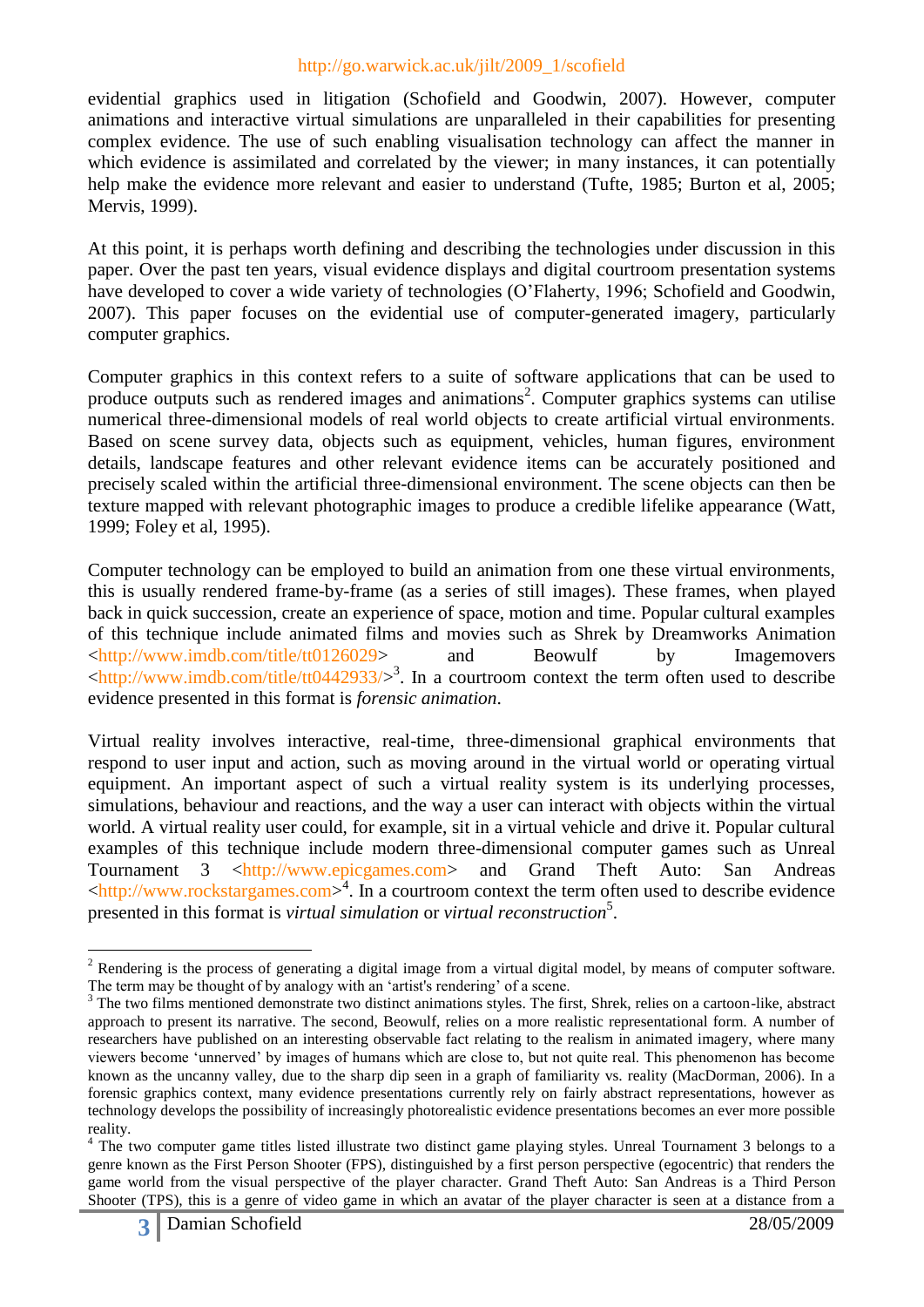At first glance, these graphical reconstructions may be seen as potentially useful in many courtroom situations, and they are often treated like any other form of digital evidence regarding their admissibility (Schofield and Goodwin, 2007). However, perhaps this specific form of digital media warrants special care and attention due to its inherently persuasive nature, and the undue reliance that the viewer may place on the evidence presented through a visualisation medium, this is often referred to as the 'seeing is believing' tendency (Galves, 2000; Girvan, 2001; Spiesel et al, 2005; Sherwin, 2007).

The need for a clear presentation of evidence by an expert (forensic) witness is summed up by Burns (2001) who states:

*'The presentation typically takes the form of a report, and the scientist must be prepared to explain this report in such a way that a typically science-phobic judge and jury are able to comprehend it. Presentation is everything.'*

# **2. Visual Evidence**

A visualisation or graphic can potentially be a valuable aid to help construe and convey a large amount of complex information. An American judge, Rubin (Rubin, 1993) highlighted the problem of retaining the interest of the jurors when he stated:

*'It isn't difficult to tell when jurors have lost interest … Such wandering attention is much less likely in a paperless trial, because the evidence is presented in a format jurors are used to watching … I have noticed repeatedly that when a document is displayed on the monitors, the jurors sit up and pay attention. Such attention is far greater than that given to a document which they cannot see as it is being discussed by the attorney and the witnesses …'*

The above comment illustrates the potential benefit in a courtroom environment of reducing lengthy verbal explanations and increasing the use of visual tools (this applies even to simple displays, such as presenting a text document on a screen). Visual displays can often act to improve the viewer's ability to retain the evidence, maintain an interest in the proceedings, and help them to more fully understand the nature of the evidence (Loftus and Loftus, 1980; Leader and Schofield, 2006). Backing up this claim, a survey by the American Bar Association found that members of a jury are often confused, bored, frustrated and overwhelmed by technical issues or complex facts (Kuehn, 1999). Other research has indicated that the attention span of the average member of a jury in a standard trial in court may be as little as seven minutes (Devine et al, 2001).

Historically, static images such as diagrams and charts have been used to explain the complex testimony of an expert witness. Forensic animations or virtual reconstructions are unique in their ability to visually manipulate, animate and illustrate the passing of time. This extra temporal dimension can be extremely useful when explaining a chronological sequence of events, such as in the reconstruction of a vehicle accident, where the dynamic movement of the vehicles involved may be dependent on complicated and difficult to explain engineering or mathematical principles

1

number of different possible perspective angles (exocentric). In any forensic reconstruction (as in any computer game), the choice of the viewing perspective can have an enormous impact on the way an image is interpreted by the viewer. Changing the viewing perspective can potentially alter which 'character' in an evidence presentation a viewer identifies with, or aligns themselves with (Bryce and Rutter, 2002).

<sup>&</sup>lt;sup>5</sup> One of the more widespread uses of this technology is in training simulations. The discussion of the simulation of crime investigations for training purposes is beyond the scope of this paper. For more information see Seymour et al. (1994); Olsen (1995); Hormann (1995); Schafer and Keppens (2007); Schofield (2008).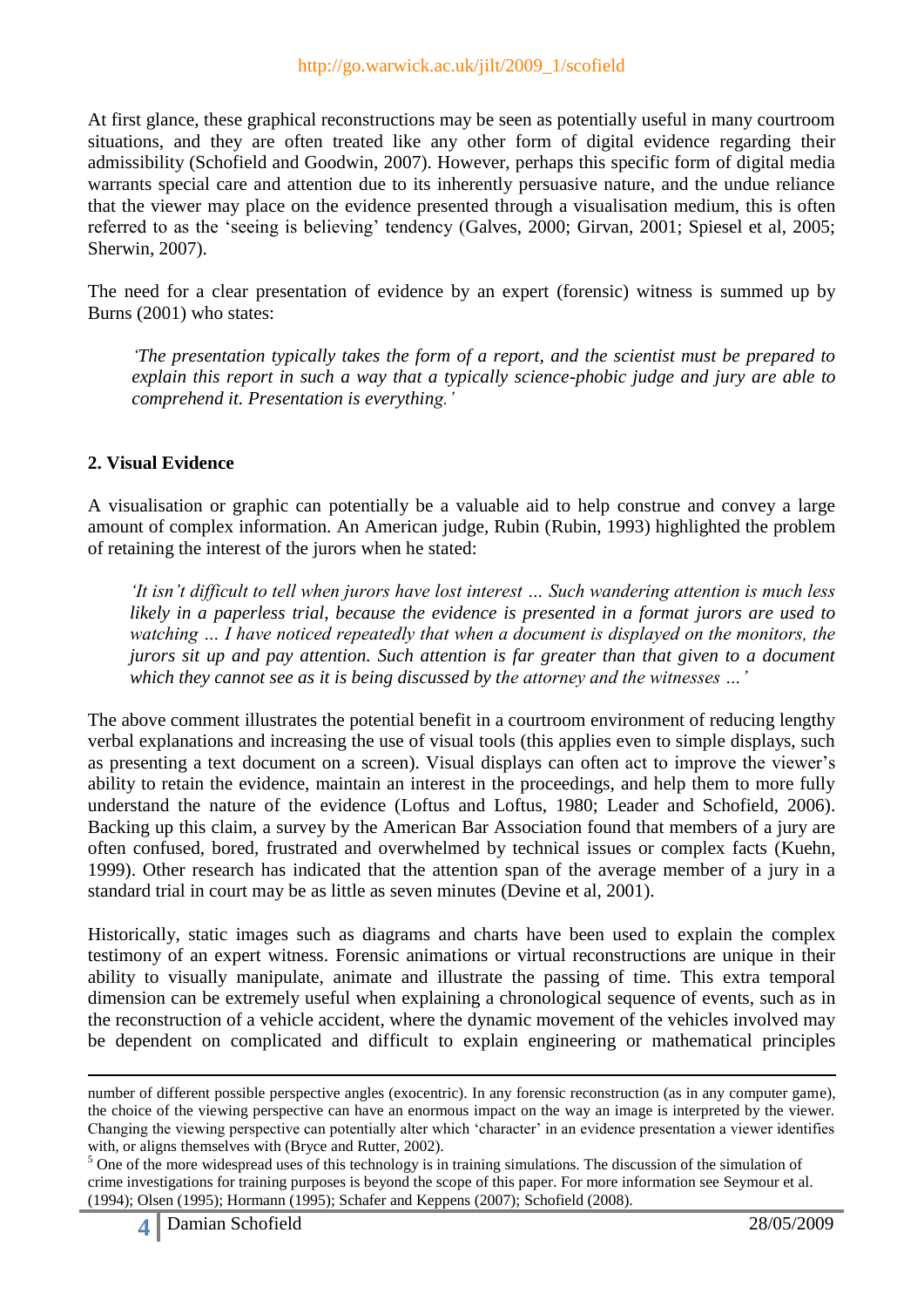(Schofield, 2006). These virtual environments can also be used to take advantage of their lack of physical restrictions, which may allow the viewer to be placed in a position where it is physically impossible to be with a normal camera (such as inside an engine or a human body), to show views of a crime or accident from previously unseen points of view, or to slow down or speed up time (Jones et al, 1991).

Research work, previously undertaken in the USA, has examined how members of a jury retain details in their memory from different forms of evidence:

- One American study showed that the average person retains 87 per cent of information presented visually, but only 10 per cent of information presented orally (Seltzer, 1990).
- Another study showed that the average person retains 65 per cent of information presented visually and 15 per cent of what is presented orally (Cobo, 1990).
- A further American survey showed that members of a jury will retain twice the amount of information when using a visual presentation, as distinct to an oral presentation (Krieger, 1992).

When the evidence is animated, the improvement in memory retention can be even more apparent: another survey revealed that members of a jury will retain an increase of 650 per cent of information when presented with presentations using a form of computer animation (Thomas, 1995).

However, the precise effect that visual imagery has on members of a jury, witnesses and other viewers in the court is not known, and concerns are beginning to be articulated that the use of modern computer-generated visualisation technology can distort perceptions, memories, attitudes and decision making in the court (Girvan, 2001; Spiesel et al, 2005; Bailenson et al, 2006; Schofield, 2007).

Recently, the Visual Persuasion Project, run by New York School of Law, (Sherwin, 2002) has identified a number of issues and problems with the use of visual technology. The goal of this project is to promote a better understanding of the practice, theory, and teaching of law in the current screen-dominated, pervasively visual, digital era [<http://www.nyls.edu/pages/2734.asp>](http://www.nyls.edu/pages/2734.asp).

Australia currently has a couple of projects underway in this thematic area. In Western Australia, rare permission has been given by the Attorney General for a researcher to interview jurors after criminal trials in which a range of expert evidence was presented. Even though the data collection component of this study was only completed in 2007, some preliminary results have already been published (Fordham, 2006).

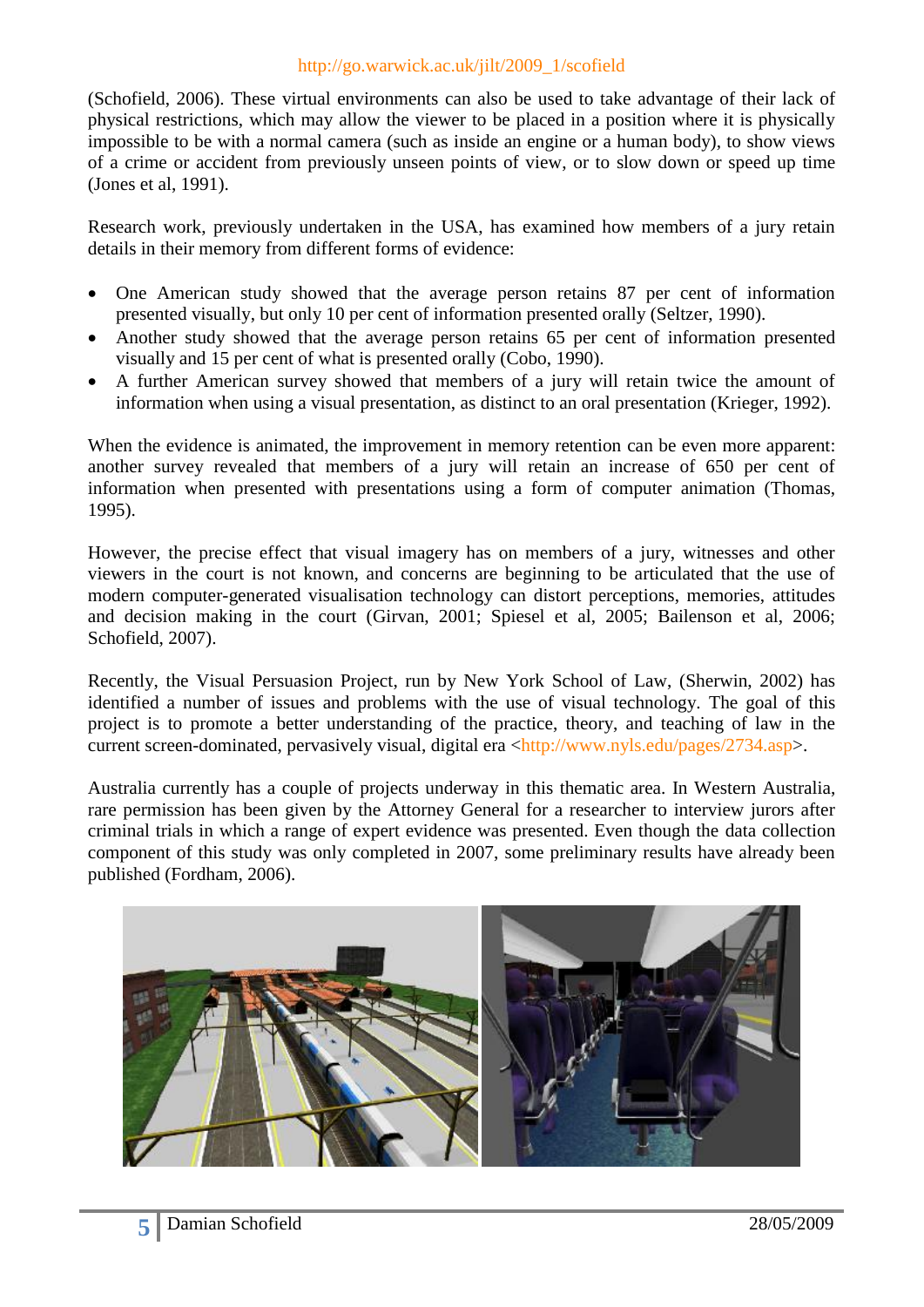### *Figure 1. Images from a Forensic Animation of a Terrorist Bombing (JIVE Project)*

The author is currently involved in a large research project, the Juries and Visual Evidence Project (JIVE) which is also examining some of these issues<sup>6</sup>. The project intends to measure the impact of interactive displays on the trial process; specifically whether forensic animation and virtual reconstruction technology better informs juries or potentially increases prejudice against defendants. In January 2008, the JIVE project team ran a number of mock trials in Sydney where a range of forensic animations and interactive reconstructions of evidence relating to a terrorist bombing were shown to a number of different groups of jurors [<http://www.justiceenvironments.edu.au/project-1>](http://www.justiceenvironments.edu.au/project-1). Images from the virtual reconstruction are shown in figure 1. The data from these trials is currently being collated and analysed, it is expected that the results of this study will be ready for publication in the near future.

Kassin and Dunn (1997) undertook two experiments to assess the effects of computer-animated displays on mock jurors. In both, participants watched a trial involving a dispute over whether a man who fell to his death had accidentally slipped or jumped in a suicide. They observed that when the plaintiff and defense used a forensic animation to depict their own partisan theories, participants increasingly made judgments that contradicted the physical evidence, suggesting that computeranimated displays have greater impact than oral testimony.

Other research by Selbak (1994) also examined the prejudicial effects of computer-generated animations. This research work led to the formulation of a number of suggested legal guidelines for animation to be used in American courtrooms.

At present, to the author's knowledge, there is little other current active research work in this area. The following sections contain some recent examples of where this technology has been applied and a number of comments and reflections on its application in a number of these cases.

### **3. Visual Evidence Examples: Forensic Animation**

Computer-generated graphical evidence in the US has primarily been used in civil cases. One of the first major uses of forensic animation took place in the federal civil case for the Delta flight 191 crash. In August 1985 the Delta airplane with 163 people aboard was caught in a wind vortex and crashed while attempting to land at Dallas-Fort Worth Airport, a mile from the runway. In the subsequent litigation the US Government offered a 55-minute computer-generated presentation, including forensic animations to the court to explain details pertaining to each item of evidence (Marcotte, 1989).

There is an extensive precedent concerning the use of a range of computer-generated evidence in the United States, but very little in comparison in many other jurisdictions. Consequently, judges in other jurisdictions may look to the US for guidance in considering issues of admissibility. This has been particularly true for the introduction of computer-generated animations and virtual simulations in courtrooms in the UK and Australia (Schofield and Goodwin, 2007).

The case of *R v. Ore* is thought to have introduced the first forensic computer-generated animations to an English criminal trial. The Crash Investigation and Training Unit of the West Midlands Police Service produced the animation. The case involved a collision between two vehicles at a junction;

<sup>1</sup> <sup>6</sup> This project is funded by the Australian Research Council (ARC) and is a collaboration between multiple Australian universities, the Australian Federal Police, the Department of Public Prosecutions and the Australian Institute of Judicial Administration.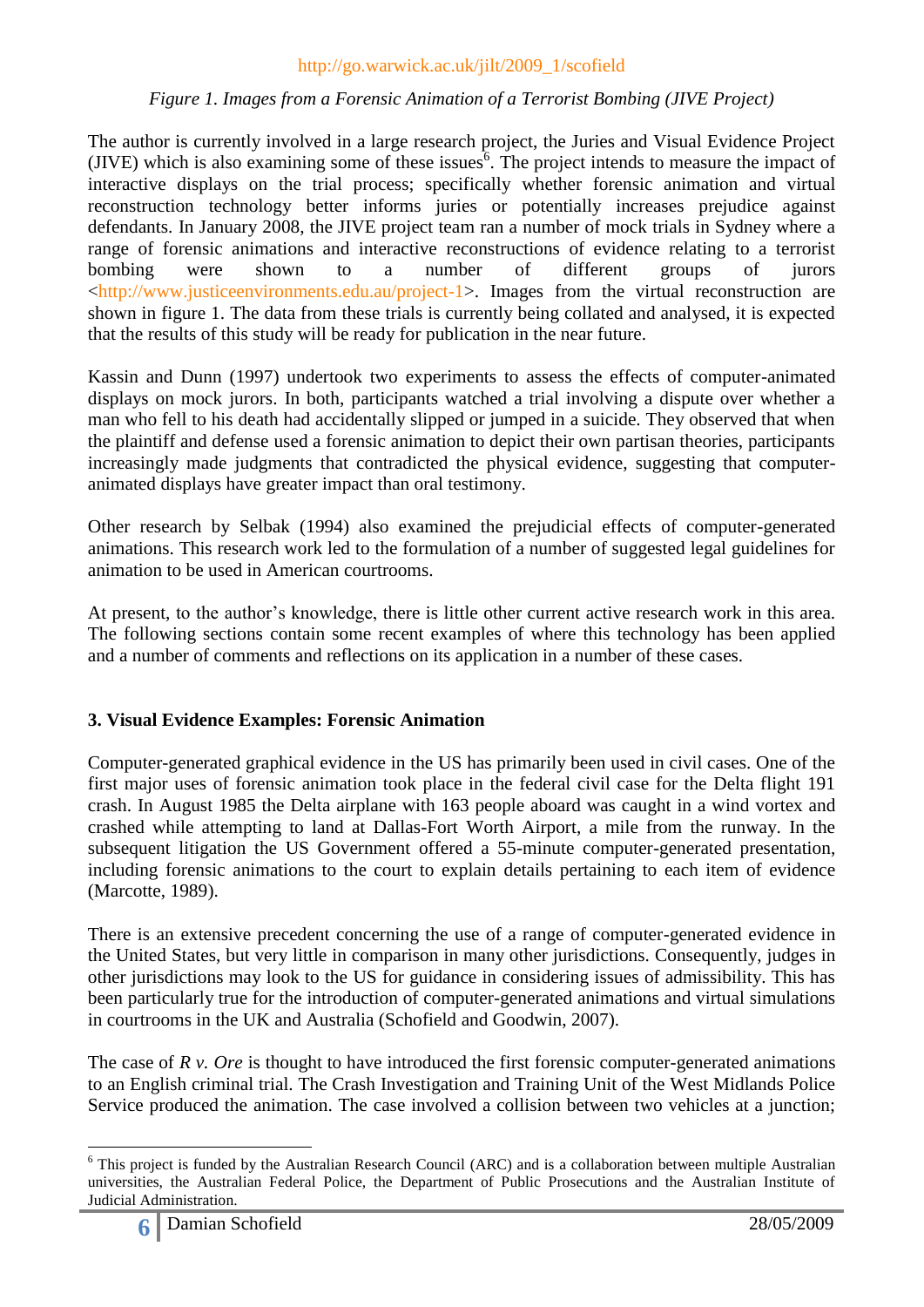one of the drivers was killed as he pulled out in front of an oncoming vehicle. The views of both drivers were partially obscured by large hedges and walls around the junction (Doyle, 1997).

Justice Tucker, who presided over this case, further stated in his ruling on 25 November 1998 (Schofield and Goodwin, 2007):

*'I am told that this is the first time in which it has been suggested that a jury in a trial such as this should be shown a computer aided animation which pictorially represents a reconstruction of a road traffic accident. It may be that in years to come such displays will be commonplace and that lawyers will marvel that anyone should ever have questioned their admissibility.*

*… I am satisfied that it would be right to admit this evidence and, indeed, wrong to refuse so to do, provided, as I shall try to do, that I give the jury proper directions as to their approach to this evidence and provided I ensure, so far as I can, that they do not place disproportionate weight upon it. Accordingly, I rule that the evidence is admissible.'*

A further influential example of the use of this technology, from Northern Ireland, is a reconstruction that has come to be regarded as highly relevant, unbiased and accurate. Computergenerated visual evidence has been used extensively at the very high profile, Bloody Sunday Inquiry [<http://www.bloody-sunday-inquiry.org>](http://www.bloody-sunday-inquiry.org/). In 1972, thirteen people were killed in a peaceful demonstration that went awry. The original inquiry produced a report within 11 weeks of the incident, and acquitted the soldiers involved. In 1998, a Tribunal of Inquiry was established to reassess the events. Lord Saville, the chair of the tribunal, took full advantage of technology, and a computer-graphics based software system was designed especially for use in the Inquiry, to amplify the testimony of witnesses (Powell, 2008).

The computer-generated virtual models reconstructed a large area of Londonderry, which was extensively altered since 1972. The user was able to compare the same scene as it appeared both recently and in 1972. There were 80 locations stored in the system, which could be explored, with any point of view recalled when switching between the representations. The system could also store oral evidence about location and movement, and export scenes to a mark-up system so that witnesses could draw on top of images [<http://www.bloody-sunday-inquiry.org>](http://www.bloody-sunday-inquiry.org/).

The following sections describe a number of specific examples involving the use of forensic animations from the author's own case portfolio. Each has been carefully selected to allow discussions around specific aspects relating to the application of this form of graphical technology in a courtroom environment.

### *3.1 Forensic Animation 1: Road Traffic Accident*

Presenting data related to road traffic accidents in the courtroom is a prime example of the need to relate spatial and temporal data, for which the use of virtual environment technology has been extensively adopted (Schofield et al, 2001). In such cases, a computer-generated forensic reconstruction is built using a three-dimensional virtual environment of a scene created from actual measurements (which are usually taken by the police or investigators at the time of the incident). Dynamic vehicle movements are often then simulated using scientific calculations based on those measurements and the experience of the reconstruction engineer. This computer model can then be rendered to create a series of images and animations, which describe the scene or incident. These virtual environments, when viewed in court, must support and corroborate existing evidence to be admissible as substantive evidence in any courtroom (Noond and Schofield, 2002).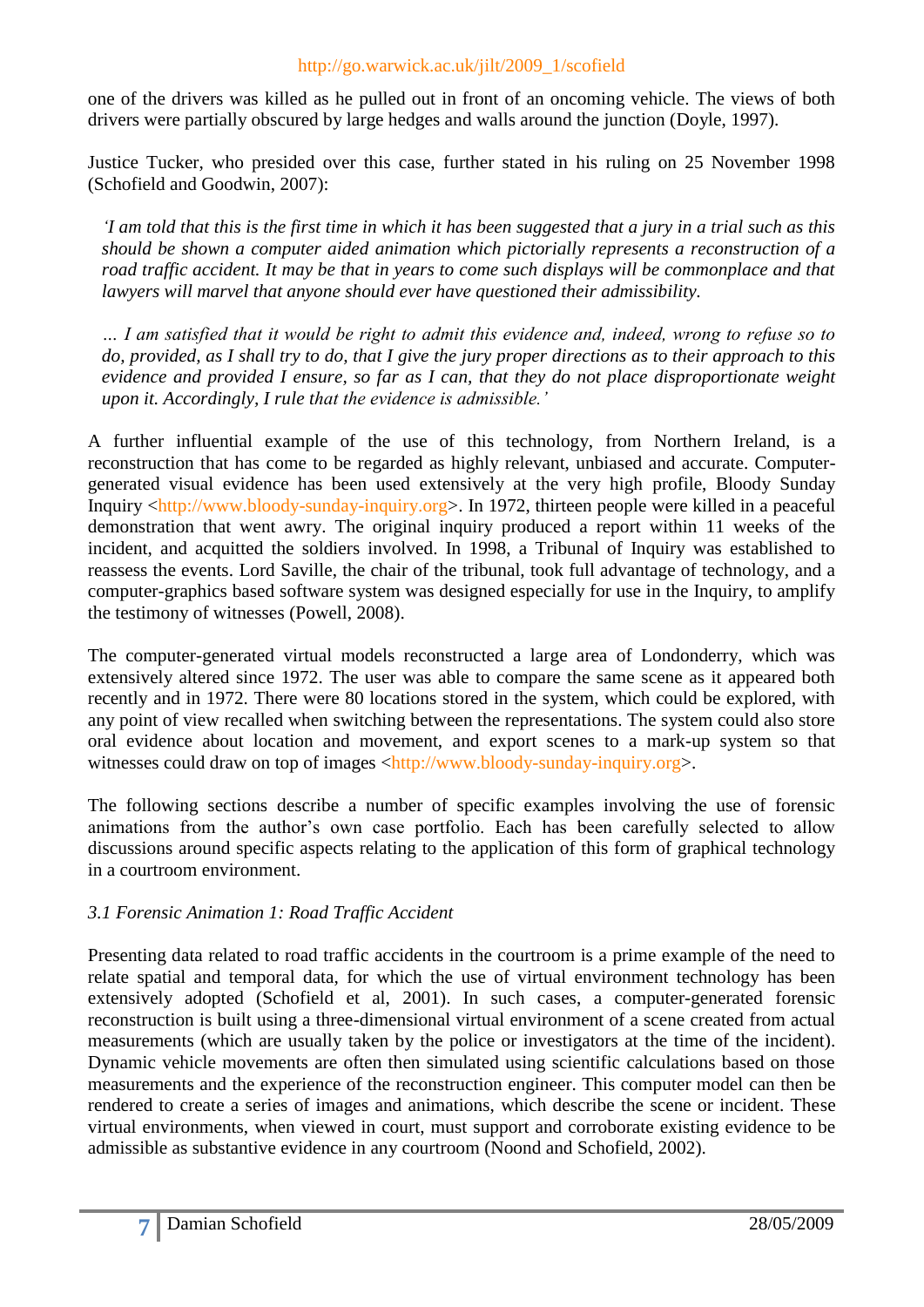Such computer games technology has been used to recreate a number of road traffic accidents in both criminal and civil courtrooms in the UK. In these cases it has been possible to show views of these road traffic accidents from the viewpoints of the vehicles and pedestrians involved, and also from the viewpoint of a range of witnesses (Noond et al,  $2002$ )<sup>7</sup>.



*Figure 1. An Image from a Forensic Animation of a Road Traffic Accident*

The image shown in figure 1 is a view from evidence created regarding a road traffic accident where two motorcyclists were killed when they collided with the side of a car that had pulled across the road in front of them. This particular case involved the death of an off-duty motorcycle policeman and was one of the first times that a forensic animation was admitted in a UK courtroom. This case hence garnered a significant amount of national media attention (Tendler, 2000).

In this simulation the vehicle dynamics were based on the data and calculations from two independent accident reconstruction engineers. A number of collision scenarios were simulated based on the evidence, hypotheses and arguments from both legal teams. This allowed each of the lawyers to each demonstrate their expert's evidence in an efficient and easy to understand manner (Byass, 2000).

In this particular case the crucial piece of evidence under scrutiny in court related to the view of the driver of the car that pulled in front of the two bikes. It was seen as important to determine whether or not he had a clear view of the bikes as they approached. Virtual cameras were placed inside the car, replicating the view of the driver down the virtual road. These forensic animations showed that the street furniture in the area (street lights and traffic bollards) had potentially obstructed the view of the driver during the crucial moments as he decided to turn his vehicle into the side road.

This case reports a significant result, where it would have been difficult to generate such crucial evidence by other means. Most people would be positive about the benefits of the forensic animations used in this case and understand how the virtual reconstruction helped the jury to assess the burden of guilt in this case.

<u>.</u>

 $<sup>7</sup>$  It is interesting to note that research has shown that a significant proportion of the general public have problems</sup> relating and correlating two-dimensional (e.g. maps and plans) and three-dimensional (e.g. real and virtual) spatial information (Schnabel and Kvan, 2003). What this means in practice in a typical courtroom scenario is that a number of witnesses may find it easier to position and orientate themselves relative to the real world within a three-dimensional virtual environment rather than on a two-dimensional plan of the incident scene.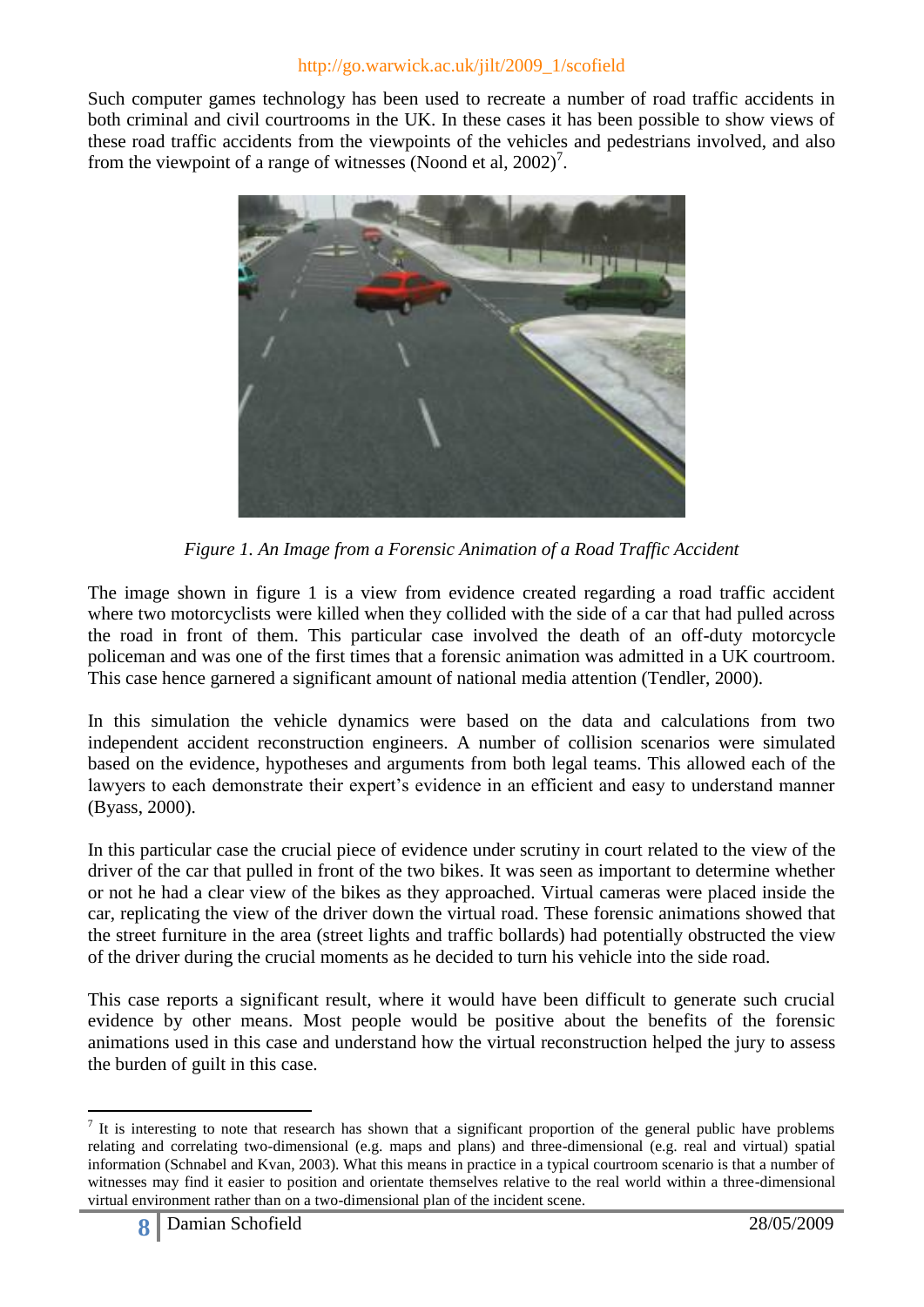However, there are a number of issues and questions that appear when such a reconstruction is examined in further detail. For example :

- How can one correlate the lighting in the virtual world with that available at the scene at the time of the incident? Is an approximation good enough? One could argue that in this case this is not crucial as it is only the line of sight which is under investigation, not the illumination of the objects (Walter et al, 1997).
- How can one correlate the field of view of the driver of the vehicle with the field of view of the virtual camera? This also relates to the display mechanisms used, where a viewer watching a computer monitor does not have the same experience (depth of field, motion parallax, peripheral vision etc.) as a viewer watching a 'live' event (Kanade et al, 1997; Tromp and Schofield, 2004).
- How can one correlate the resolution of the virtual scene with that subjectively perceived by the real world viewer? In this instance resolution not only refers to the image dimensions (pixel count) but also to the level of photorealism of the virtual environment created (Brooks, 1999).

# *3.2 Forensic Animation 2: Pathology Visualisation*

The image in figure 2 shows a pathology reconstruction used in a murder case to investigate the nature of a stabbing incident. In this case the autopsy report described the injuries sustained by a 30 year-old male who had received a number of blunt force injuries to the face and chest, and a stab wound to the back measuring 3.4cm in length (March et al, 2004).

The cause of death was attributed to the extensive internal bleeding caused by the stab wound to the back which pierced the heart. It was also concluded that a large amount of force would be necessary to cause the incision to the eleventh thoracic vertebra and that the bruising to the victim's body suggested some degree of violent struggle prior to the fatal injury (Noond et al, 2002; March et al, 2004).



*Figure 2. Two Images from a Forensic Animation of a Pathology Visualisation*

The left hand image in figure 2 shows the angle of the blade as it entered the body, cutting through the vertebra. The right hand image shows a hypothetical body dynamic produced to illustrate the position of the victim illustrating the position of the body so that the damage to the internal organs matches up with the angle of the knife entry.

One can see obvious benefits to the use of such forensic animation evidence, particularly as it is arguably less emotive and prejudicial than members of the general public being exposed to, often gruesome, post-mortem photographic evidence (March et al, 2004). However, as in the previous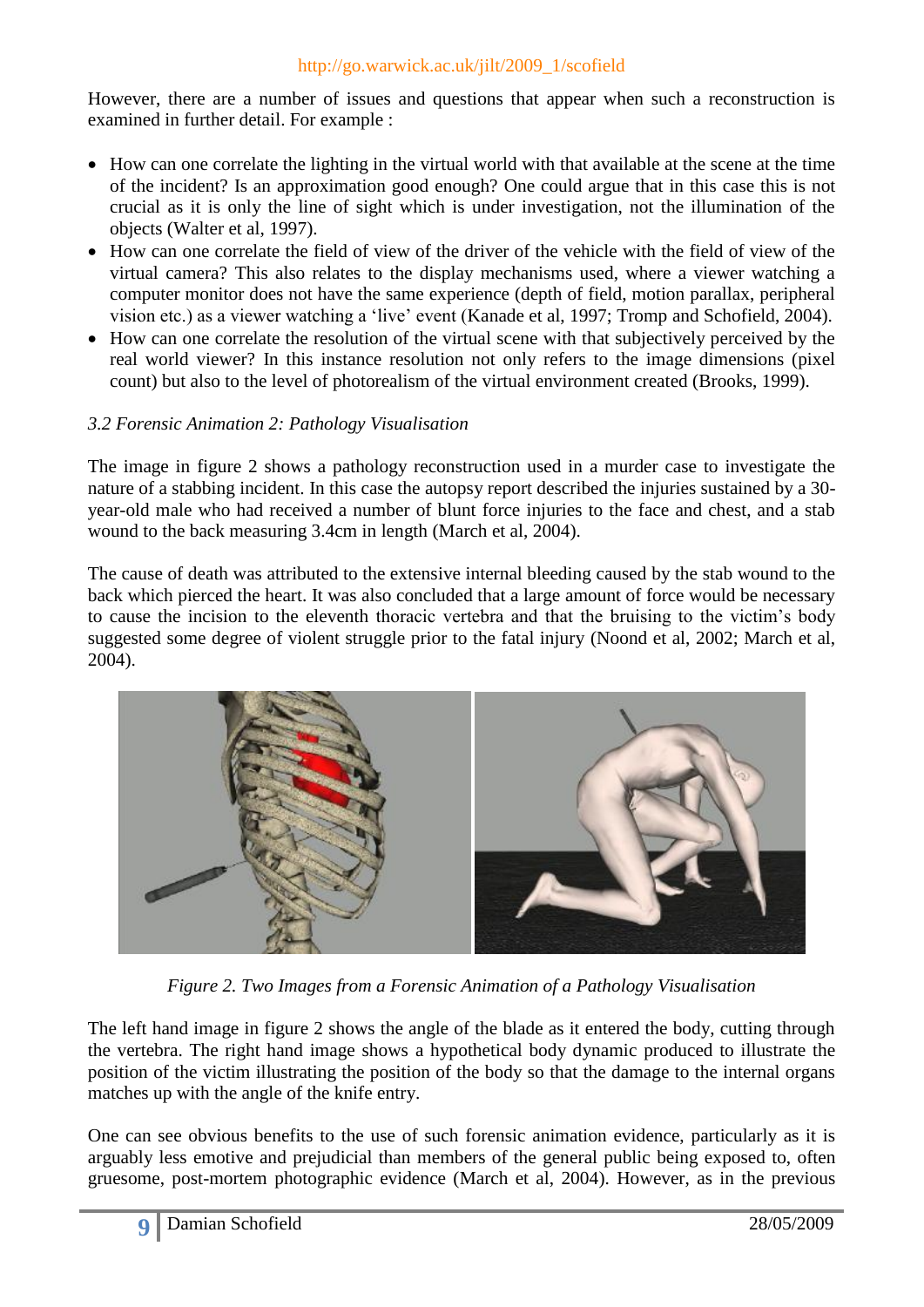case, a number of potential issues and questions arise from the use of such technology for pathology visualisation:

- Unlike the previous road traffic accident scene reconstruction where exact measurements were available, pathology visualisations are often created based on descriptive post-mortem findings and approximate measurements. In this particular case the advice of the pathologist was seen as crucial in creating a forensic animation which accurately matched the medical opinion<sup>8</sup>.
- The use of anatomical computer-models allows the recreation of the dynamic event in which the wound or damage occurred. However, such a reconstruction is, by its very nature, often dependant on the knowledge, expertise and opinion of medical experts. Of particular note in this particular case are the hypothetical limb positions of the victim (shown in the right hand image of figure 2). These must be viewed cautiously and the uncertainty associated with their exact position must be explained to the viewer (Noond et al, 2002; March et al, 2004).

# *3.3 Forensic Animation 3: Bullet Trajectories*

The third forensic animation case involves a virtual reconstruction created for the Independent Police Complaints Commission (IPCC) in the UK. This reconstruction related to the fatal shooting of a civilian by police armed response unit in 2005 (Schofield, 2007).



*Figure 3. A Photograph and an Image from a Forensic Animation of a Crime Scene* 

The images in figure 3 demonstrate the level of photorealism it is possible to achieve using modern computer games development software. The image on the left of figure 3 is a photograph of the exterior of the building where the shooting incident occurred, the image to the right shows the virtual reconstruction of the building environment<sup>9</sup>.

This particular case involved matching a possible bullet trajectory from the police marksman outside the front of the building to the victim, who was stood at a first floor window. To do this a

<u>.</u>

<sup>&</sup>lt;sup>8</sup> In May 2005, a multidetector computed tomography (CT) scanner was installed into the mortuary of the Victorian Institute of Forensic Medicine (VIFM) in Melbourne. Since that time most biological material admitted to the institute has been scanned. This is one of the few mortuaries in the world to have access to such technology and provides a real opportunity for accurate visualisations of post-mortem evidence to begin to be introduced into Australian courtrooms (O'Donnell, 2007).

 $9$  It should be noted that this three-dimensional computer model of the house was built in approximately one day. As software and technology develops, the time to build three-dimension models and program dynamic interaction in these virtual worlds is continually reducing (Wilson et al, 2002).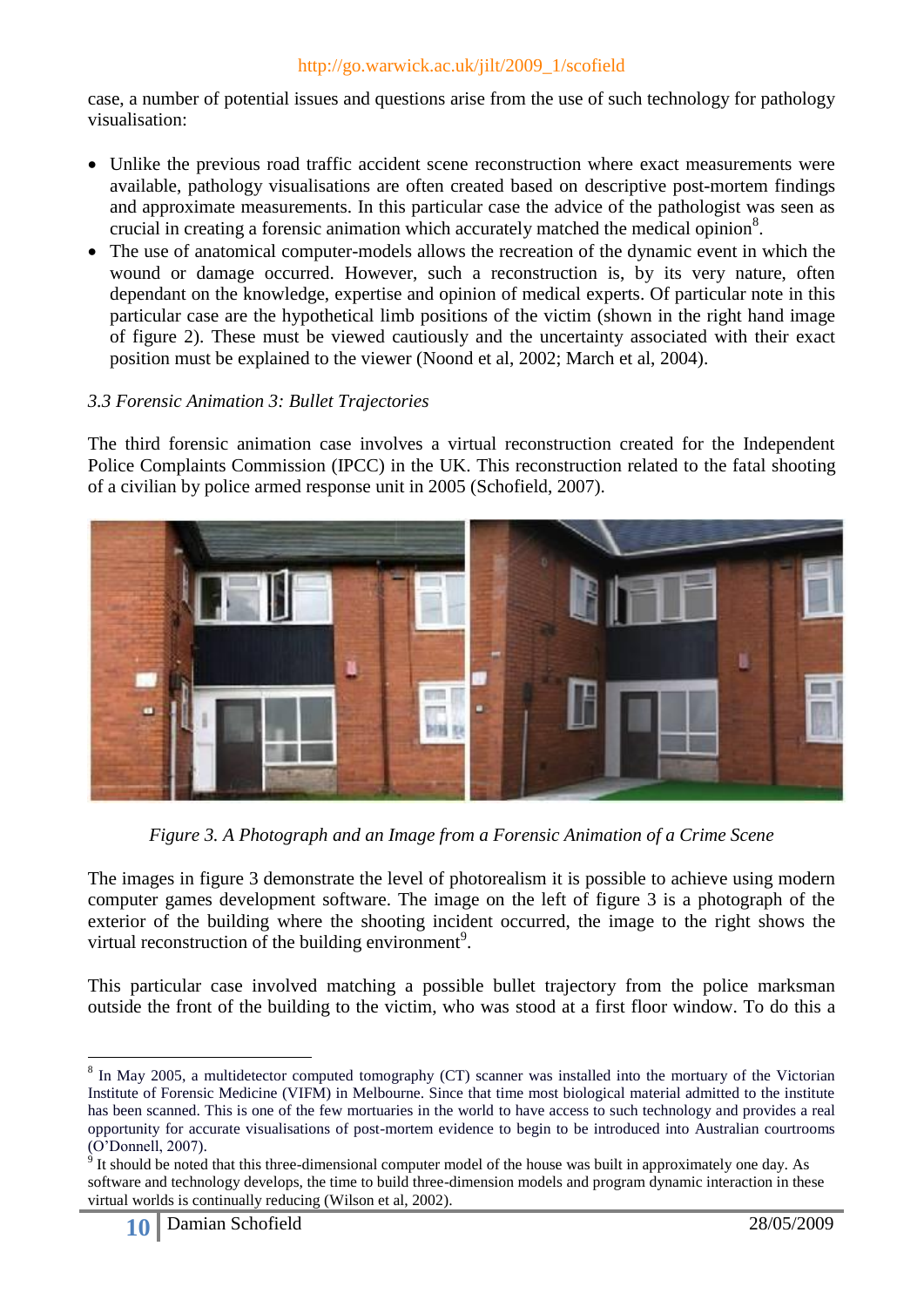transparent mannequin was used allowing the bullet trajectory (shown in the images in figure 4) to be visible throughout the animation.



*Figure 4. Two Images from a Forensic Animation of a Bullet Trajectory Reconstruction*

This particular case also introduced another technology into UK courtrooms, where the animation was played alongside corresponding audio tracks taken from the police radio talkback and armed response units communication channels. Although, in this case, the forensic animation was able to explain a number of potential issues regarding the bullet trajectory, a number of other possible issue emerge:

- The photorealistic rendering of components of the virtual model, may possibly lull the viewer into a 'seeing-is-believing' attitude, causing a potential relaxation of their critical faculties (Girvan, 2000; Spiesel et al, 2005; Sherwin, 2002).
- The integration of real-world audio evidence with a forensic animation has been used in the United States for many years<sup>10</sup>. Research suggests that adding audio to a computer-generated visual can have a major impact on the level of engagement of the viewer, and hence may potentially affect their understanding and interpretation of the evidence viewed (Hendrix and Barfield, 1996).
- Lastly the mixing of visual metaphors and modes may be potentially disorientating to some viewers. Combining abstract human representations in photo-realistic environments may provide an unnatural experience for the viewer. Fielder (2003) has commented on the way juries may be misled by the use of visual metaphors and abstract representations in forensic animations.

# **4. Visual Evidence Examples: Real-Time Simulation**

*Stephenson v. Honda Motors Ltd. of America*<sup>11</sup> is generally accepted to be the first case to admit evidence using a computer game engine (real-time simulator). The attorney convinced a California Superior Court of the need to use the visual component of a virtual reality simulation to help a jury understand the nature of the terrain over which an accident victim chose to drive her Honda motorcycle [<http://www.lectlaw.com/files/lit04.htm>](http://www.lectlaw.com/files/lit04.htm). Honda argued that the terrain was obviously

1

 $10$  One of the first recorded applications of such a dual-modal forensic animation was the reconstruction of the Delta 191 plane crash in 1985. In the courtroom the animation was played alongside the audio from the cockpit voice recorder (Marcotte, 1989).

 $11$  Cal. Super. Case No. 81067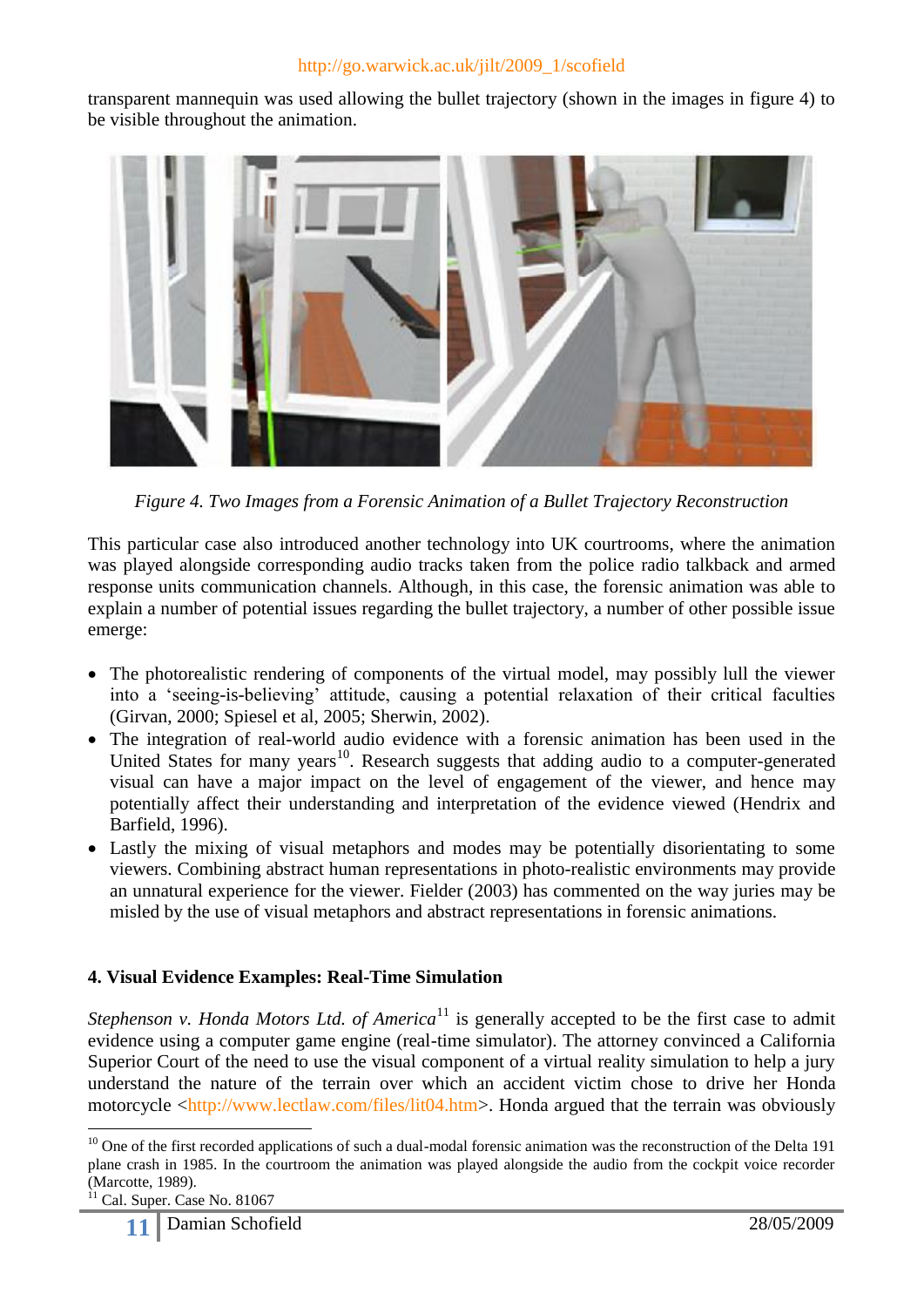too treacherous for the safe operation of a motorcycle, and that, while two-dimensional photographs and videos would help provide the jury with some idea of what the terrain was like, a threedimensional, interactive simulator was much more realistic. In allowing the evidence, the court determined that the three-dimensional view was more informative, relevant, and probative<sup>12</sup>.

Since this initial success, the sporadic worldwide application of such computer game based, realtime technology in courtroom situations has (in most cases) offered a unique platform for the collation, interrogation, analysis and presentation of complex forensic data across a wide spectrum of crime-scene and accident scenarios. Three-dimensional reconstructions of incidents have allowed the user to interactive visualise views from multiple relevant positions within the virtual environment, something that can be beneficial within the dynamic, adversarial environment of the courtroom.

Again the US has a larger precedent for the admissibility of such technology into courtrooms. However, the following sections describe a number of specific examples involving the use of virtual simulations from the author's own case portfolio. Each has again been carefully selected to allow discussions around specific aspects relating to the application of this form of graphical technology in a courtroom environment.

### *4.1 Virtual Reconstruction 1: Debris Visualisation and Identification*

The first case in the UK known to utilise an interactive three-dimensional real-time virtual simulator to present evidence in court was the case of the murder of a motorcycle policeman in Birmingham, UK. In October 2002, a vehicle was stolen at a petrol station when the driver had left it running while buying cigarettes. The car was stolen by three men, one of whom was the driver Nicholas Walters.

PC Malcolm Walker saw the car shoot over a nearby red light and followed the car but when Walters realised PC Walker was in pursuit, he stopped the vehicle, waited until the officer drew up alongside him and then deliberately drove into his motorbike forcing him off the road. PC Walker suffered multiple fatal injuries after being violently thrown from his bike with enough force to uproot a concrete bollard [<http://news.bbc.co.uk/1/hi/england/2460325.stm>](http://news.bbc.co.uk/1/hi/england/2460325.stm).

A large scale interactive virtual environment (shown in the left hand image of figure 5) was created reconstructing the area over which the incident occurred (over a kilometer of roadway was modelled). It was specifically designed to allow the viewer to examine and identify all debris found at the scene of the incident, by using context-sensitive links to the digital photographic evidence (collected by the 'scene of crime' officers) and to relevant forensic evidence (an example of a link to a scene photograph is shown in the right hand image of figure 5). Over 300 individual items of evidence could be identified in the virtual reconstruction of the scene.

<u>.</u>

<sup>&</sup>lt;sup>12</sup> Dunn [<http://www.lectlaw.com/files/lit04.htm>](http://www.lectlaw.com/files/lit04.htm) also offers an intriguing take on the viewing of this evidence: *'A sixty year-old grandmother sits astride a Honda Interceptor, motoring at eighty miles-per-hour over wild, treacherous terrain, the wind whipping her face and hair, the heat of the noonday sun on her back, feeling the gforces as she and her Interceptor lurch through hairpin turns and barely miss countless trees and rock formations. Finally, she fails to negotiate one last turn and flies out into a canyon. In mid-air, if she has not fainted, she contemplates whether it was foolhardy to attempt such a ride, and tries to fathom how much mental suffering is experienced by looking down at the canyon floor and confronting death.'*

The emotive language in this statement quite obviously supports the hypothesis put forward by a number of academics and lawyers that one of the possible dangers of using computer-generated visual evidence is that they can be 'loaded' with emotive content that may have a prejudicial effect on the viewer (O'Flaherty, 1996; Girvan, 2001; Bailenson, 2006; Fielder, 2003). This process of adding emotive content has been called 'Disneying-up' the evidence (Galves, 2000).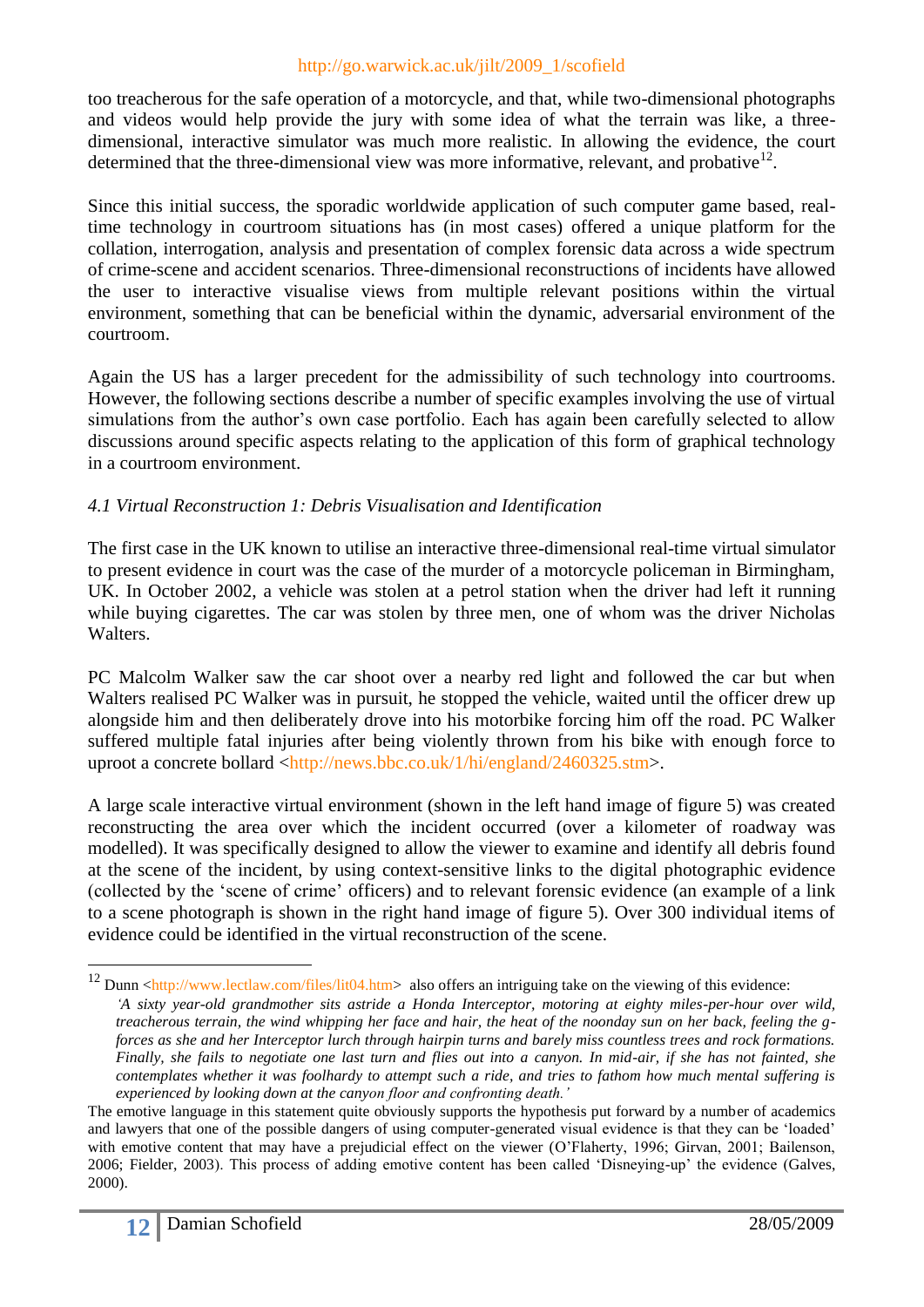This virtual simulation was used during the trial as a primary evidence display mechanism and helped to successfully convict the principal defendant and his associates of murder (West Midlands CPS, 2003).



*Figure 5. Image from a Virtual Simulation of a the Vehicle Debris at the Murder Scene*

One of the main advantages of the use of an interactive virtual simulation such as this is the ability to control the virtual camera movement within the environment (Ware and Osborne, 1990). What this means, in a courtroom setting, is that the user can 'interactively' potentially adjust the view of the digital evidence – for example, a witness could move a camera around until the virtual view matches their memory of their view of the incident.

The use of an interactive virtual simulator, such as the one described above, creates a number of particular issues and questions relevant to the use of this specific technology. For example :

- How can one correlate the viewpoint of a witness in a virtual environment with the view from their real-world position at the scene? It can be reasonably assumed that most people will be better able to correlate their spatial location from a three-dimensional simulation than they could on a two-dimensional plan. However, the ways in which humans position themselves and correlate spatial information between three-dimensional views of virtual and real worlds are not fully understood (Montello et al, 2004).
- The linking of 'real' evidence to spatially contextualised hotspots in the virtual environment potentially provides a potential mechanism for the viewer to easily understand the spatial relationship of the evidence. However, the ways humans organise and remember spatial relationships between objects in virtual and real world information are not fully understood (Arthur et al, 1997).
- It should never be forgotten that a virtual simulation, is by its very definition a 'simulation' of reality. In the courtroom context, there is a need to understand the nature of the simulation and the veracity of the representation, i.e. how close is it to the original evidence from which it was derived (Fielder, 2003 and Schofield, 2007). For example, the vehicle movement in a road traffic accident simulation may be based on the same equations as used by the accident reconstruction expert witness. However, does the simulation apply them in the same way? Does the simulation work to the same level of accuracy? Does the simulation make the same assumptions as the expert witness?

### *4.2 Virtual Reconstruction 2: Drive By Shooting Reconstruction*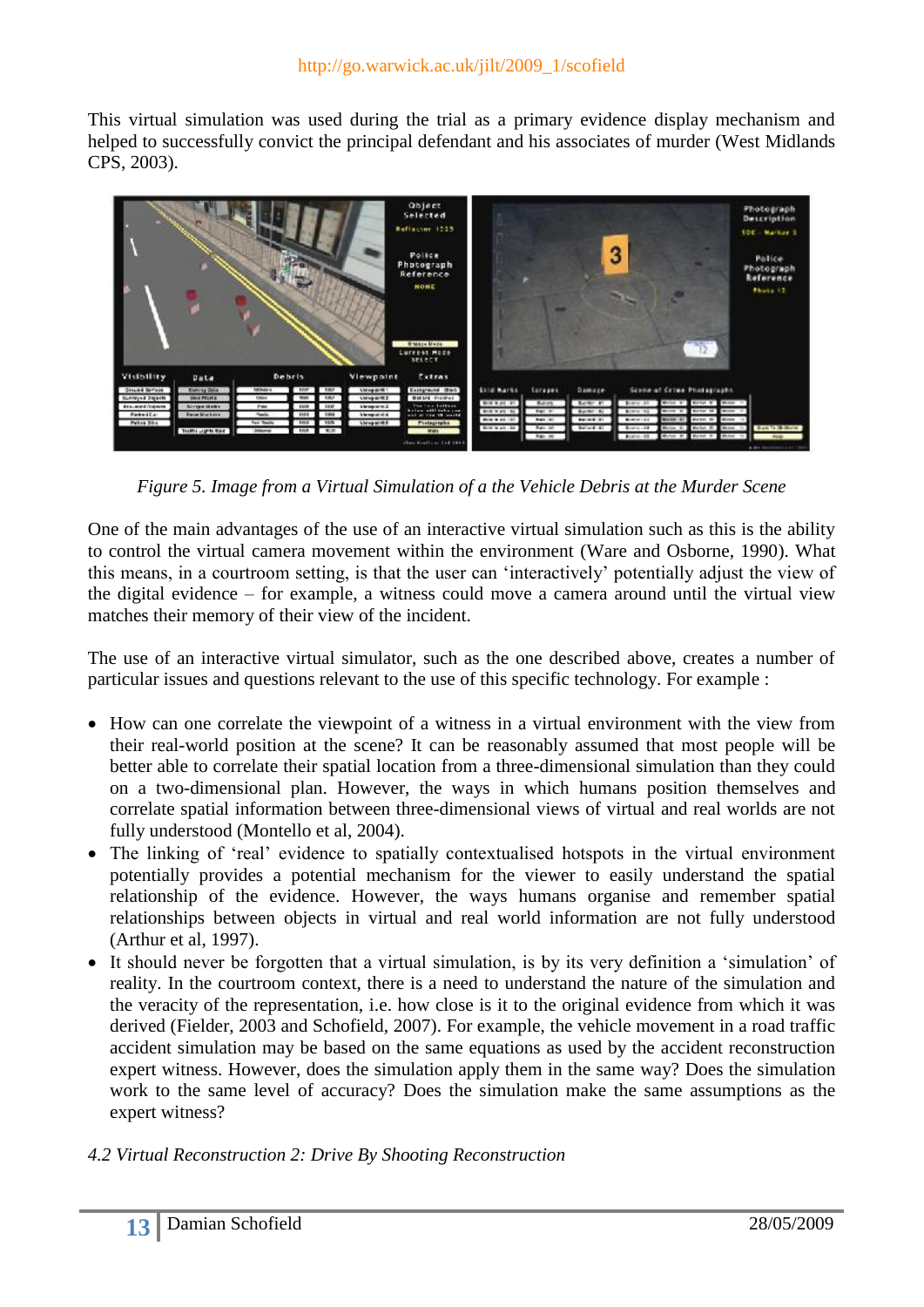For the high profile investigation of a drive by shooting in Birmingham, UK, the police commissioned a large-scale virtual reconstruction to simulate the events of the evening of the incident. Letisha Shakespeare and Charlene Ellis died when they were sprayed with bullets from a sub-machinegun as they stood with other revellers outside the back entrance of a hairdressing salon where they had been attending a New Year party. The dead girls, both aged 18, were caught in the crossfire when a gun battle broke out between two rival gangs. Charlene's twin sister Sophie and their friend Cheryl Shaw were injured in the incident, which police have attributed to a feud between rival gangs (Britten, 2003).

These well-publicised killings prompted a national outcry over the rise of gun crime in Britain. But police struggled to obtain eyewitness testimony; even though more than two dozen people were outside the salon when the shooting occurred. Most of those present fled and then refused to come forward, apparently out of fear of retribution from gang members. Due to the large numbers of hostile witnesses, many statements that were obtained from the police were contradictory about the spatial locations of key people around the time of the shootings.

An interactive crime scene briefing tool was created (figure 6), with all people and vehicles involved represented in the virtual environment (over sixty moving objects) over a two hour time window. Objects were positioned based on CCTV footage, physical evidence recovered from the scene and witness testimony. This allowed the user to view the crime scene and event chronology in an interactive way, updating the virtual evidence as and when new information came to light (Burton et al, 2005; Schofield and Goodwin, 2007; Schofield, 2007). The final version of this briefing tool was then used in court to aid in the conviction of four men for the shootings [<http://news.bbc.co.uk/2/hi/uk\\_news/england/west\\_midlands/4366177.stm>](http://news.bbc.co.uk/2/hi/uk_news/england/west_midlands/4366177.stm).



*Figure 6. Image from a Virtual Simulation of a Drive By Shooting*

A high degree of realism was created in virtual world to the extent that even the graffiti on the walls was photographed, measured and re-modelled accurately in the three-dimensional simulation. However, many of the objects in the virtual environment were modeled varying degrees of accuracy. For example, when a vehicle was known (owner, model, colour etc.) and could be accurately placed in the scene, a near photorealistic model was created, however, if a vehicle's details were unknown or there was conflicting evidence about the vehicle, it was modelled to a lower level of detail (as shown in figure 6).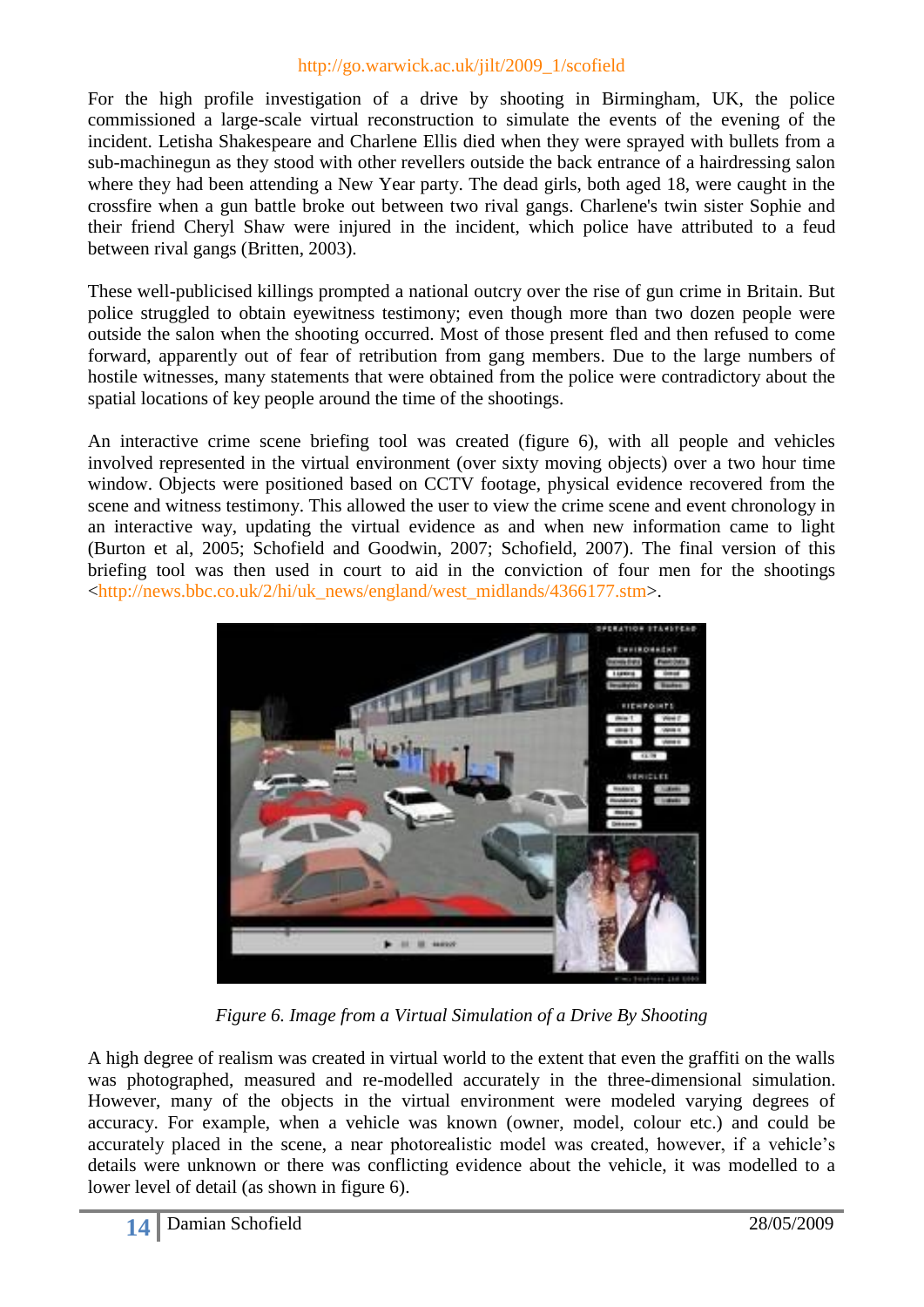The simulation contained a media control allowing the viewer to jump to, and play, the simulation from any point along the incident chronology. This media control contained play, stop and pause buttons, a display showing the time in the simulation and a sliding time scale, similar to the interface of Windows Media Player [<http://www.microsoft.com/windows/windowsmedia/player/default.aspx>](http://www.microsoft.com/windows/windowsmedia/player/default.aspx). This feature allowed investigators to view and assess the spatial position of objects in the world over time and correlate this movement with witness testimony.

Again, the use of an interactive briefing tool, such as the one described above, creates a number of particular issues and questions relevant to the use of virtual simulators. For example:

- The primary distinction between this and the previous forensic animations and virtual simulators are the way the technology was used. This reconstruction was created as an interactive briefing tool, allowing investigators to familiarise themselves with the evidence and test hypotheses. The simulation was even run on laptops by investigators who were walking the scene long after the incident (i.e. all transient evidence had been removed). The user was able to walk round the real scene environment while simultaneously moving through the virtual environment; jumping to points in the chronology, correlating the virtual evidence of the event spatially with their realworld view (Burton et al, 2005; Schofield, 2007).
- The mixing of levels of detail and degrees of photorealism may be potentially disorientating to some viewers. Combining different levels of detail and expecting the viewer to draw additional information from abstract representations in the virtual environment may overload the viewer and potentially add to the confusion (Fielder, 2003).
- The ability to jump through time, along the event chronology, in the virtual environment may be potentially disorientating to the viewer. Most viewers are used to linear narratives and may struggle to keep following specific narrative threads with such a non-linear approach (Craven et al, 2001).

# **5. Conclusion**

Forensic science technology advances rapidly and the public, who regularly watch high-technology crime scene investigation on television, expect to see their TV experience duplicated in the real courtroom environment. The public expects professional visual representations illustrating complex forensic evidence, polished digital media displays demonstrating the location of spatially distributed evidence and dynamic animated graphics showing event chronologies. Many lawyers and expert witnesses now use, and have to confront in an adversarial manner, forensic animations, threedimensional virtual reconstructions, real time interactive environments and computer-generated simulations.

Gerald Lefcourt, a criminal defence lawyer in New York, recently made the following comments about members of the public who attend court [<http://www.abc.net.au/news/newsitems/200509/s1467632.htm>](http://www.abc.net.au/news/newsitems/200509/s1467632.htm):

*'These are people who by and large have grown up on television … The day of the lawyers droning on is really gone. I think that jurors today, particularly the young ones, expect quickness and things they can see.'*

Our culture is dominated with images whose value may be simultaneously over-determined and indeterminate, whose layers of significance can only be teased apart with difficulty. Different academic disciplines (including critical theory, psychology, education, media studies, art history,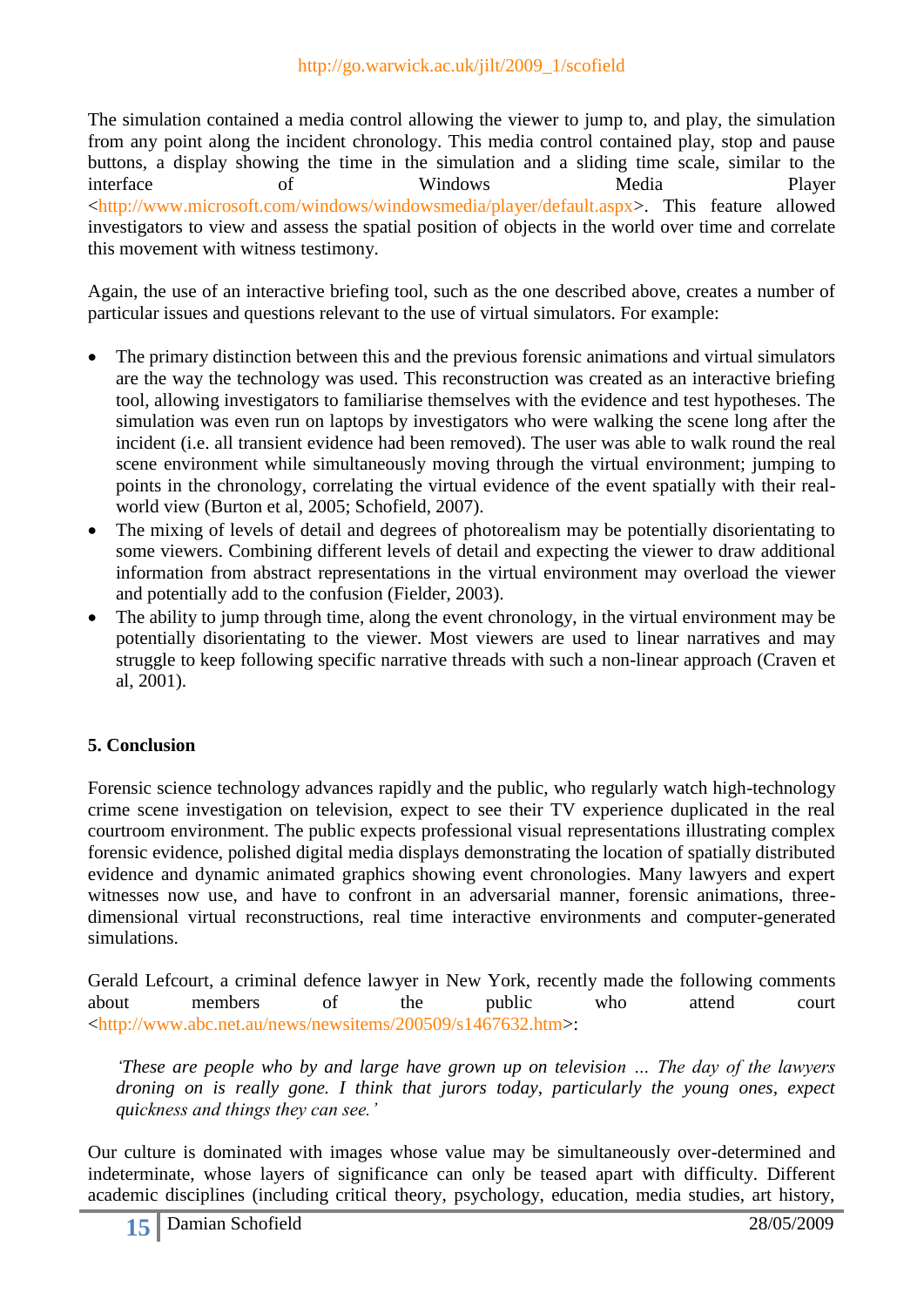semiotics etc.) help explain how audiences interpret visual imagery (Tufte, 1985). However, the analysis of courtroom imagery and its interpretation by jurors (and other courtroom participants) is only just beginning (Spiesel, 2006).

Around the world a number of lawyers and forensic experts are already beginning to utilise 'slick' visuals to replace rhetoric and depend on their audience adapting a 'seeing is believing' attitude to persuade juries to believe in their arguments (Galves, 2000; Girvan, 2001; Spiesel, 2005; Bailenson, 2006). Many of these graphical displays are being created by contractors and consultants who operate externally to the organisations involved in the case (e.g. judiciary, legal team, police service or forensic laboratory)<sup>13</sup>.

Whether one likes it or not, in the future the technology used to generate computer games is going to be increasingly used to generate advanced visual evidence presentations in a number of courtroom jurisdictions around the world. It is imperative that researchers and practitioners start to examine the implications of this technology, evaluate its potential advantages and disadvantages and assess its impact in the courtroom.

Those who present evidence in court (including lawyers, police officers and expert witnesses) may need different skills to collect and describe evidence relevant for animations. Those who view these animations in the court may also need a new skill set to allow them to interpret what they see. Potentially there is a need for specialised training for those who have to present graphical evidence and specific instructions for those who need to view and interpret that evidence (Selbak, 1994; Schofield, 2007).

This paper has, hopefully, been fairly positive about the future and the benefits that can arise through the introduction of this technology into our courtrooms. However, there are a number of issues and concerns that arise through the use of forensic animations and virtual reconstructions to present evidence. These are not reasons in themselves for abandoning the use of this technology, but rather aspects that need to be investigated further and safeguards and guidelines put in place to avoid any possible misuse of this technology.

Lastly, there is one possible benefit of this technology that is often overlooked. Some of the oft forgotten groups of people in the courtroom are the families and friends of the victim (or defendant) and other members of the general public. Many of these are unfamiliar with the courtroom environment and often find it intimidating. In the author's experience, when forensic animations or virtual reconstructions are appropriately used, these groups frequently express their gratitude regarding the clarity of the visual evidence. Often, their desire to appreciate the evidence and to understand what happened is every bit as keen as that of the other, more habitual, courtroom participants.

# **6. References**

1

Arthur, EJ, Hancock, PA and Crysler, ST (1997), 'The Perception of Spatial Layout in Real and Virtual Worlds', 40(1) Ergonomics, 69–77.

<sup>&</sup>lt;sup>13</sup> Although a few specialist forensic graphic service providers do exist in various jurisdictions around the world, mainstream animation houses and multimedia development companies tend to undertake a large proportion of the work. These companies may have very little experience with legal practice, evidential procedures, audit trails and the requirements for validation/verification of the evidence created.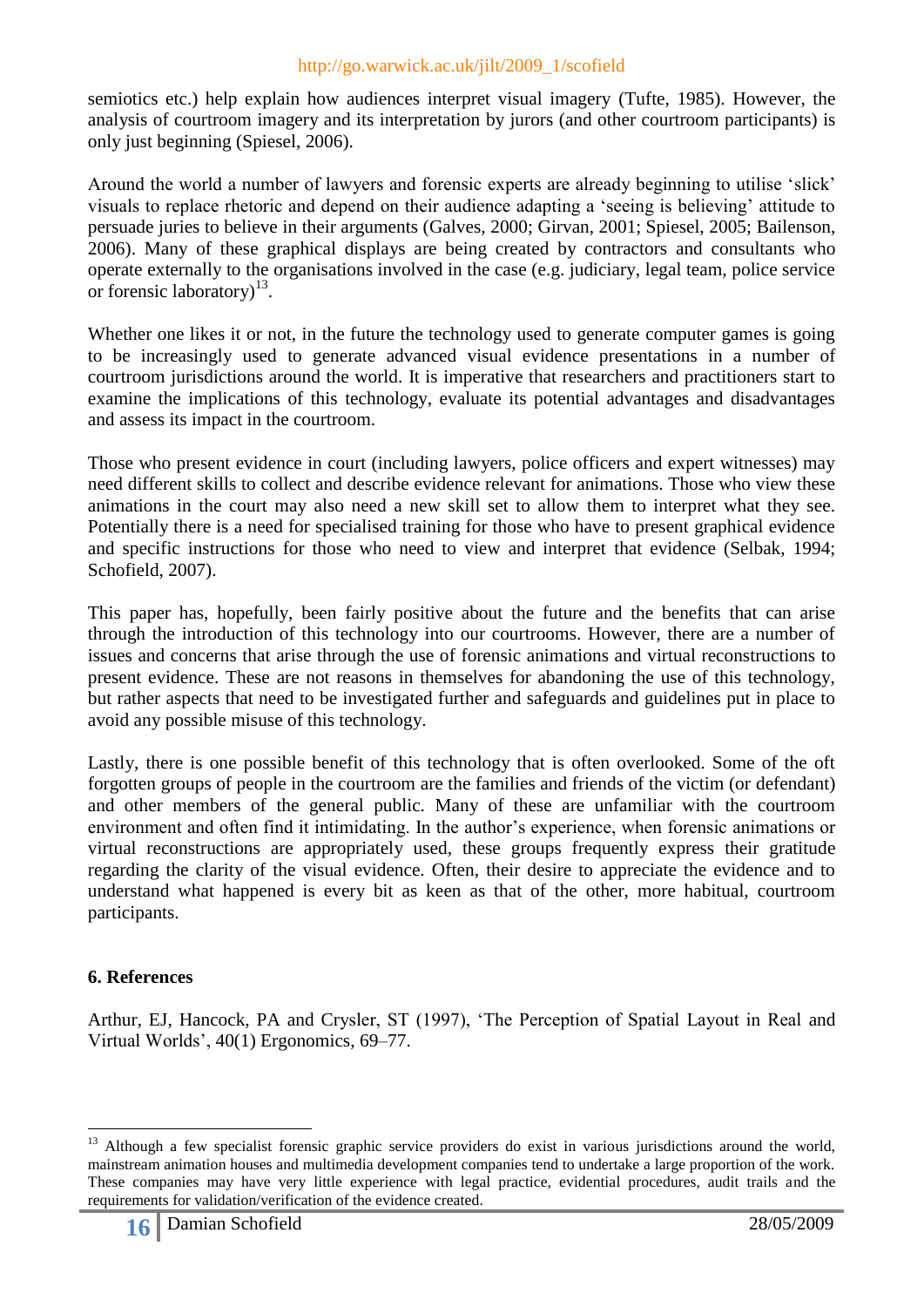Bailenson, JN, Blaschovich, J, Beall, AC and Noveck, B (2006), 'Courtroom Applications of Virtual Environments, Immersive Virtual Environments and Collaborative Virtual Environments', 28(2) Law and Policy, 249-270.

Britten, N (2003), 'We Know Who Killed the New Year's Day Party Girls', The UK Daily Telegraph, 26<sup>th</sup> October 2003.

Brooks, FP (1999), 'What's Real About Virtual Reality?' 19(6) IEEE Computer Graphics and Applications, 16–27.

Bryce, J and Rutter, J (2002), 'Spectacle of the Deathmatch: Character and Narrative in First-Person Shooters', in King, G and Krzywinska, T (eds.) ScreenPlay: Cinema/Videogames/Interfaces (London: Wallflower), 66-80.

Burns, DC (2001), 'When Used in the Criminal Legal Process Forensic Science Shows a Bias in Favour of the Prosecution', 41(4) Science and Justice, The Journal of the UK Forensic Science Society, 271–277.

Burton, A, Schofield, D and Goodwin, L (2005), 'Gates of Global Perception: Forensic Graphics for Evidence Presentation', Proceedings of ACM Symposium on Virtual Reality Software and Technology, Singapore November  $6^{th}$ -12<sup>th</sup> 2005, 103-111.

Byass, R (2000), 'Animated Crash KO's Inspector', Gazette (Journal of the UK Law Society) October 2000.

Craven, M, Taylor, I, Drozd, A, Purbrick, J, Greenhalgh, C and Benford, S (2001), 'Exploiting Interactivity, Influence, Space and Time to Explore Non-Linear Drama in Virtual Worlds', Proceedings of the SIGCHI Conference on Human Factors in Computing Systems, Seattle, USA, 1<sup>st</sup>-5<sup>th</sup> April 2001, 30-37.

Cobo, R (1990), 'An Approach to Demonstrative Exhibits', 3 PLI/Lit 359.

Devine, DJ, Clayton, LD, Dunford, BB, Seying, R and Pryce J (2001), 'Jury Decision Making, 45 Years of Empirical Research on Deliberating Groups', 7(3) Psychology: Public Policy and Law, 622–727.

Doyle, M (1997), 'Working Model: Helping the Police with Their Enquiries', CAD User, October 1997, 62–63.

Fielder, B (2003), 'Are Your Eyes Deceiving You? The Evidential Crisis Regarding the Admissibility of Computer-Generated Evidence', 48(1&2) New York Law School Law Review, 295–321.

Foley, JD, van Dam, A, Feiner, SK and Hughes, JF (1995), 'Computer Graphics: Principles and Practice in C', (London: Pearson).

Fordham, JG (2006), 'Illuminating or Blurring the Truth: Jurors, Juries, and Expert Evidence' in Brooks-Gordon, B and Freeman, M (eds.), 9 Law and Psychology, 338–360.

Galves, F (2000), 'Where the Not So Wild Things Are: Computers in the Courtroom, the Federal Rules of Evidence, and the Need for Institutional Reform and More Judicial Acceptance', 13(2) Harvard Journal of Law and Technology, 161–302.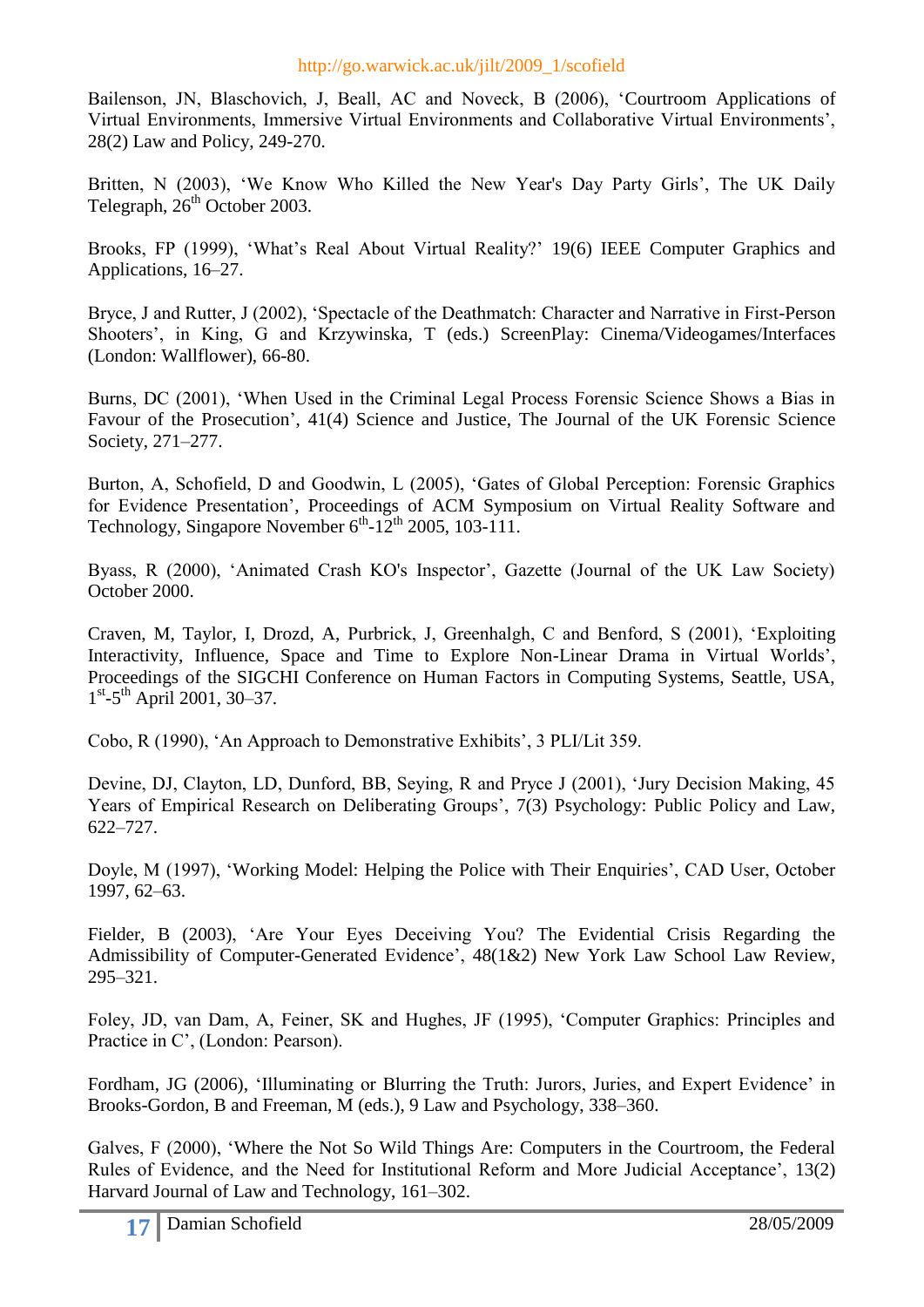Girvan, R (2001), 'An Overview of the Use of Computer-Generated Displays in the Courtroom', 7(1) Web Journal of Current Legal Issues

Heintz, ME (2002), 'The Digital Divide and Courtroom Technology: Can David Keep up With Goliath?', 54 Federal Communications Law Journal, 567-589.

Hormann, JS (1995), 'Virtual Reality: The Future of Law Enforcement Training', FBI Law Enforcement Bulletin, July 1995.

Hendrix, C and Barfield, W (1996), 'The Sense of Presence Within Auditory Virtual Environments', 5(3) Presence: Teleoperators and Virtual Environments, 290–301.

Kanade, T, Rander, P and Narayanan, PJ (1997), 'Virtualized Reality: Constructing Virtual Worlds From Scenes', 4(1) IEEE Multimedia, 34–47.

Kassin, S and Dunn, MA (1997), 'Computer-Animated Displays and the Jury: Facilitative and Prejudicial Effects', Law and Human Behaviour, 269-281.

Krieger, R (1992), 'Sophisticated Computer Graphics Come of Age - and Evidence Will Never Be the Same', Journal of the American Bar Association, December 1992.

Jones, IS, Muir, DW and Groo, SW (1991), 'Computer Animation – Admissibility in the Courtroom, Accident Reconstruction: Technology and Animation', 1 Society of Automotive Engineers, 143-151.

Kuehn, PF (1999), 'Maximizing Your Persuasiveness: Effective Computer Generated Exhibits', DCBA Brief: Journal of the DuPage County Bar Association, October 1999.

Leader, L and Schofield, D (2006), 'Madness in the Method? Potential Pitfalls in Handling Expert Evidence', 6(1) Journal of Personal Injury Law, 68–86.

Lederer, FI (2004), 'Courtroom Technology: For Trial Lawyers, The Future Is Now', 19(1) Criminal Justice, 14–21.

Loftus, ER and Loftus, GR (1980), 'On the Permanence of Stored Information in the Human Brain', 35(5) American Psychologist, 409-420.

MacDorman, KF (2006), 'Subjective Ratings of Robot Video Clips for Human Likeness, Familiarity, and Eeriness: an Exploration of the Uncanny Valley', Proceedings of the ICCS/CogSci-2006 Long Symposium: Toward Social Mechanisms of Android Science, Vancouver, Canada, July  $26^{th}$  2006,  $26-29$ .

March, J, Schofield, D, Evison, M and Woodford, N (2004), 'Three-Dimensional Computer Visualisation of Forensic Pathology Data', 25(1) American Journal of Forensic Medicine and Pathology, 60-70.

Marcotte, P (1989), 'Animated Evidence: Delta 191 Crash Re-Created Through Computer Simulations at Trial', 75 Journal of the American Bar Association, 52-57.

Mervis, J (1999), 'Court Views Engineers as Scientists', 284(5411) Science, 21.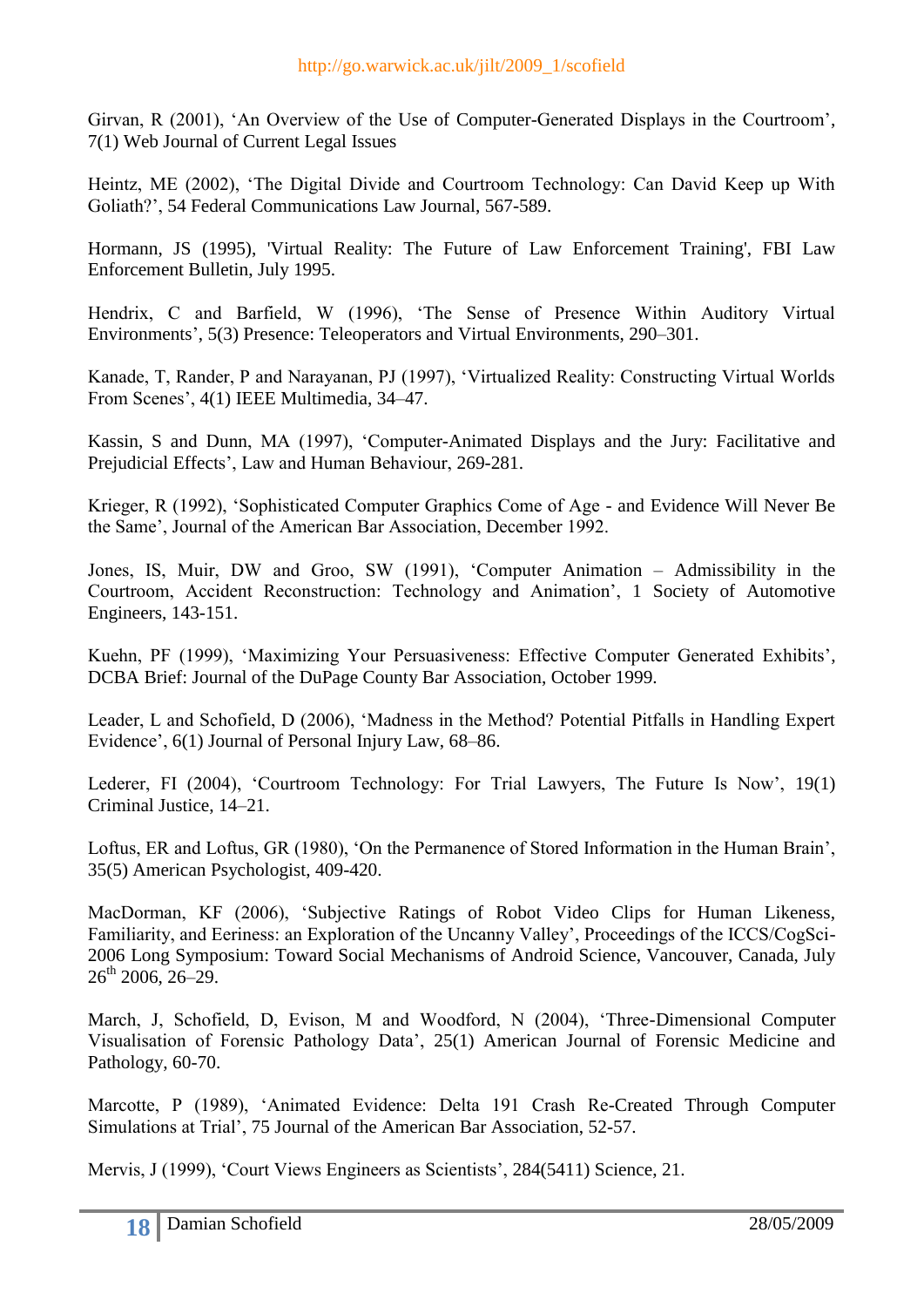Montello, DR, Hegarty, M, Richardson, A and Waller D (2004), 'Spatial Memory of Real Environments, Virtual Environments and Maps' in Allen, G (ed.) Human Spatial Memory: Remembering Where, (US:Lawrence Earlbaum Associates), 251–286.

Noond, J and Schofield, D (2002), 'Visualising the Scene - Interactive Evidence: Litigation Graphics and Virtual Reality', Proceedings of Expert Evidence: Causation, Proof and Presentation Conference, Prato, Italy,  $2<sup>nd</sup> - 5<sup>th</sup>$  July 2002.

Noond, J, Schofield, D, March, J and Evison, M (2002), 'Visualising the Scene: Computer Graphics and Evidence Presentation', 42(2) Science and Justice, Journal of The UK Forensic Science Society, 89–96.

O'Donnel, C, Rotman, A, Collett, S and Woodford, N (2007), 'Current Status of Routine Post-Mortem CT in Melbourne Australia', 3(3) Forensic Science: Medicine and Pathology, 226–232.

O'Flaherty, D (1996), 'Computer-Generated Displays in the Courtroom: For Better or Worse?', 2(4) Web Journal of Current Legal Issues.

Olsen, ECB (1995), 'The Evolution of a Virtual Reality Law Enforcement Driving Simulator', Proceedings of the Third Annual International Conference: Virtual Reality and Persons with Disabilities, California State University, California, August 1995.

Powell, J (2008), Great Hatred, Little Room - Making Peace in Northern Ireland, (UK: Boodley Head).

Rubin, CB (1993), 'A Paperless Trial', 19(3) Litigation Magazine.

Schafer, B and Keppens, J (2007), 'Legal LEGO: Model Based Computer Assisted Teaching in Evidence Courses', 2007(1) Journal of Information Law and Technology (JILT).

Schofield, D, Noond, J, Goodwin, L and Fowle, K (2001), 'Accident Scenarios: Using Computer Generated Forensic Animations', 17(2) Journal of Occupational Health and Safety (Aus NZ), 163- 173.

Schofield, D (2006) The Future of Evidence: New Applications of Digital Technologies, Forensic Science: Classroom to Courtroom, Proceedings of 18<sup>th</sup> International Symposium of the Forensic Sciences, Fremantle, Western Australia, 2<sup>nd</sup>-7<sup>th</sup> April 2006.

Schofield, D (2007), 'Animating and Interacting with Graphical Evidence: Bringing Courtrooms to Life with Virtual Reconstructions', Proceedings of IEEE Conference on Computer Graphics, Imaging and Visualisation, Bangkok, Thailand, August 14<sup>th</sup>-16<sup>th</sup> 2007, 321–328.

Schofield, D and Goodwin L (2007), 'Using Graphical Technology to Present Evidence' in Mason S (ed.) Electronic Evidence: Disclosure, Discovery and Admissibility (London: LexisNexis), 101– 121.

Schofield, D, (2008), 'Do You Learn More When Your Life is in Danger?', Keynote Address, Proceedings of the 12th International Conference on Mechatronic Technology, Ontario, Canada, 14th – 17th November 2008.

Schnabel, MA and Kvan, T (2003), 'Spatial Understanding in Immersive Environments', 1(4) International Journal of Architectural Computing, 435–448.